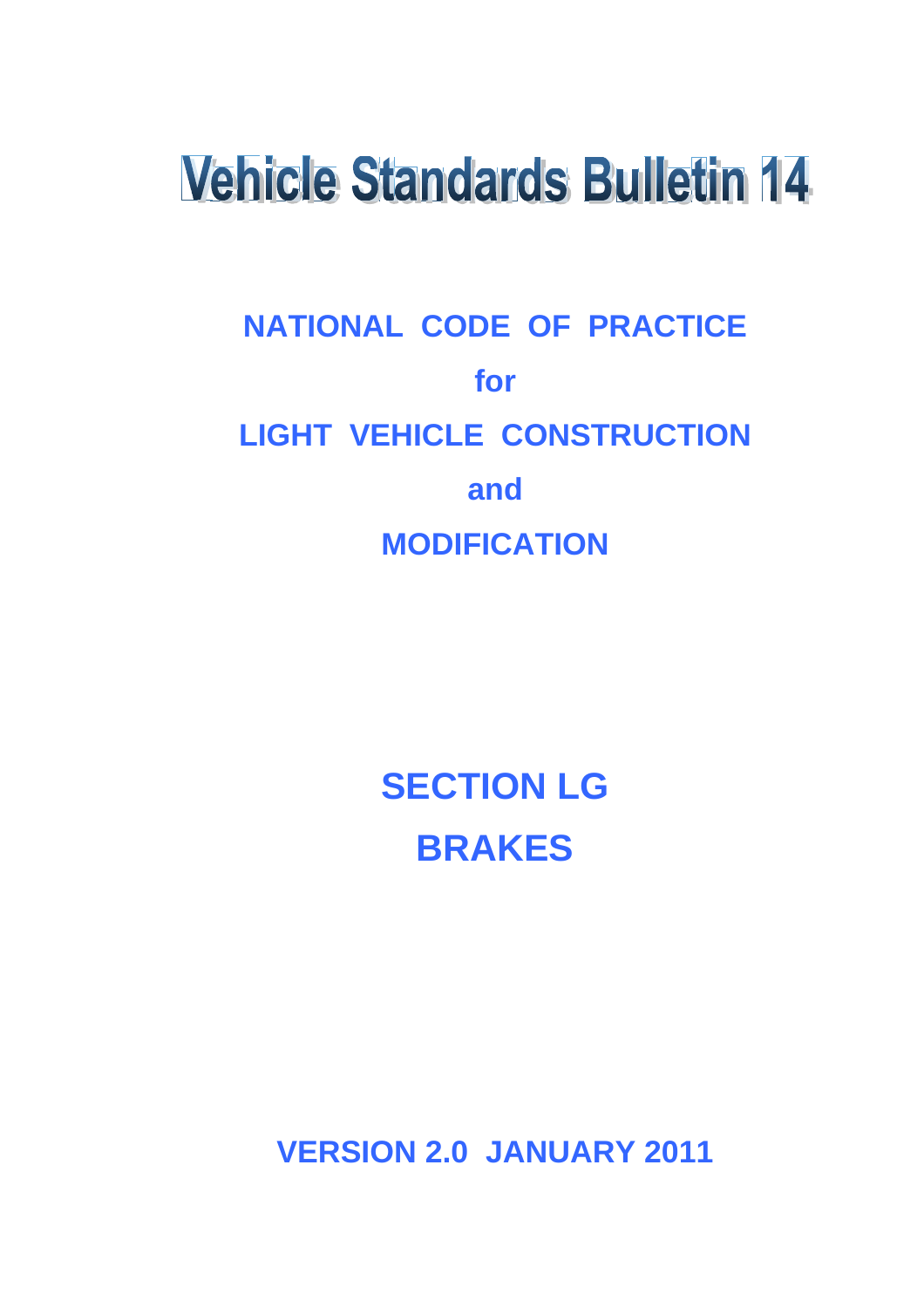#### **Vehicle Standards Bulletin 14**

#### *National Code of Practice for Light Vehicle Construction and Modification* **(VSB 14)**

#### *Important Information for Users*

Users of VSB 14 need to be aware that this document needs to be used in conjunction with the appropriate administrative requirements of the jurisdiction in which they wish to either register a vehicle or to obtain approval for a modification for an already registered vehicle. *Administrative requirements* include, amongst other things, processes for vehicle registration, obtaining exemptions, obtaining modification approvals, vehicle inspections, preparation and submission of reports and the payment of appropriate fees and charges.

If unsure of any of the requirements specified in VSB 14, or if more information is needed for any other issues concerning the administrative requirements, users should contact their relevant Registration Authority **prior** to commencing any work.

While VSB 14 provides advice on the construction of Individually Constructed Vehicles (ICVs) and the execution of modifications, it is not to be taken to be a design manual. Determination of component strength, performance, suitability and functionality must be either calculated or determined on a case by case basis by suitably qualified personnel experienced in each matter under consideration.

Users of VSB 14 also need to ensure that they refer to the most recent version of the relevant Section/s when working on a project. The version is identified by the version number and date on the face page of each Section. The version and date is also located in the footer of each page in each Section. On the website the version number is specified in the Section file name for easy identification.

If a project is taking a long time to complete, check the currency of the version you are using.

Users must be familiar with the provisions stated in the Preface and Introduction. These two Sections provide the necessary background information to assist users in understanding how VSB 14 is administered by Registration Authorities across Australia, on how it is structured, and the meaning of the types of modification codes specified in VSB 14. If not already done so, users should download them for study and reference.

Understanding these requirements is important to ensure that the correct processes are followed thereby reducing the likelihood of having work rejected by Registration Authorities.

Many of the Sections refer to other Sections within VSB 14 for further information or additional requirements. Users must read and apply all relevant Sections.

If in doubt about any issue concerning or contained in VSB 14, users should seek clarification from the appropriate State or Territory Registration Authority.

**Please do not contact Vehicle Safety Standards (VSS) of the Australian Government Department of Infrastructure and Transport in Canberra about VSB 14. VSS provides the website as a service only.**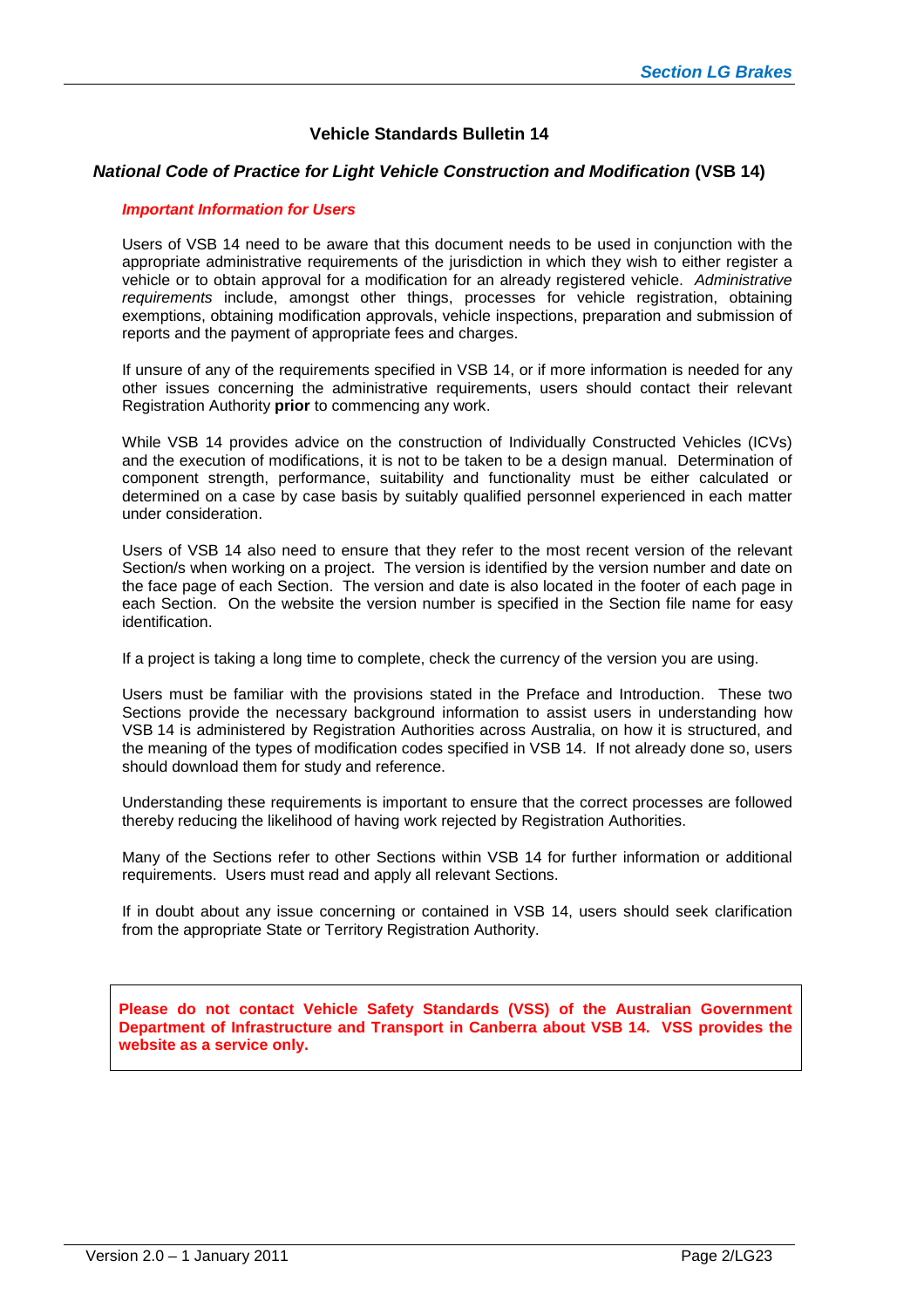# **Document Amendments by Version**

**Version** Amendments **Version 2 Published 1 January 2011**

Sub-section 2 of Code LG1 and Table LG5 have been amended to include an alternative brake test that better represents the requirements of ADR 31/01.

This document has also a number of editorial amendments that have had no affect on its technical content.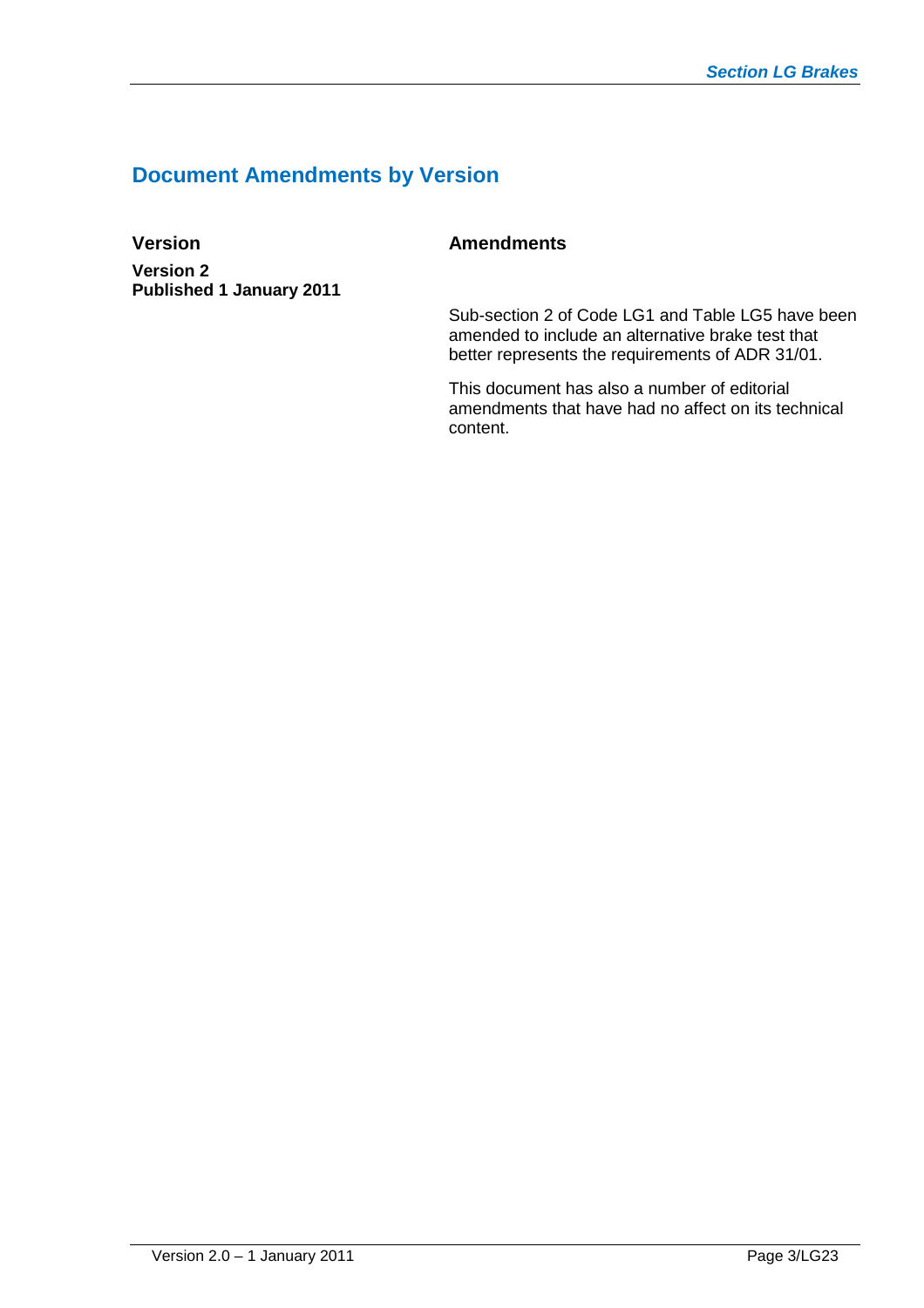# **CONTENTS**

|              |                 |                                                             | Page           |
|--------------|-----------------|-------------------------------------------------------------|----------------|
| 1            | <b>Scope</b>    |                                                             | 5              |
|              | 1.1             | <b>Modifications Not Requiring Certification</b>            | 5              |
|              | 1.2             | <b>Modifications Requiring Certification Under LG Codes</b> | 5              |
| $\mathbf{2}$ |                 | <b>General Requirements</b>                                 | 5              |
|              | 2.1             | Design                                                      | 5              |
|              | 2.2             | <b>Braking Performance</b>                                  | 6              |
|              | 2.3             | <b>Master Cylinder Substitution</b>                         | $\overline{7}$ |
|              | 2.4             | <b>Component Standards</b>                                  | 8              |
|              | 2.5             | <b>Modification of Components</b>                           | 8              |
|              | 2.6             | Fabrication                                                 | 8              |
|              | 2.7             | Installation                                                | 9              |
| 3            |                 | <b>Australian Design Rules</b>                              | 10             |
| 4            |                 | <b>Modifications without Certification</b>                  | 10             |
|              | 4.1             | <b>Optional Disc Brakes</b>                                 | 10             |
|              | 4.2             | <b>Power Brakes</b>                                         | 11             |
| 5            |                 | <b>Certified Modifications (LG Codes)</b>                   | 11             |
|              | LG1             | <b>Brake System Conversion (Design)</b>                     | 12             |
|              |                 | <b>Checklist</b>                                            | 18             |
|              | LG <sub>2</sub> | <b>Brake System Conversion</b>                              | 20             |
|              |                 | <b>Checklist</b>                                            | 22             |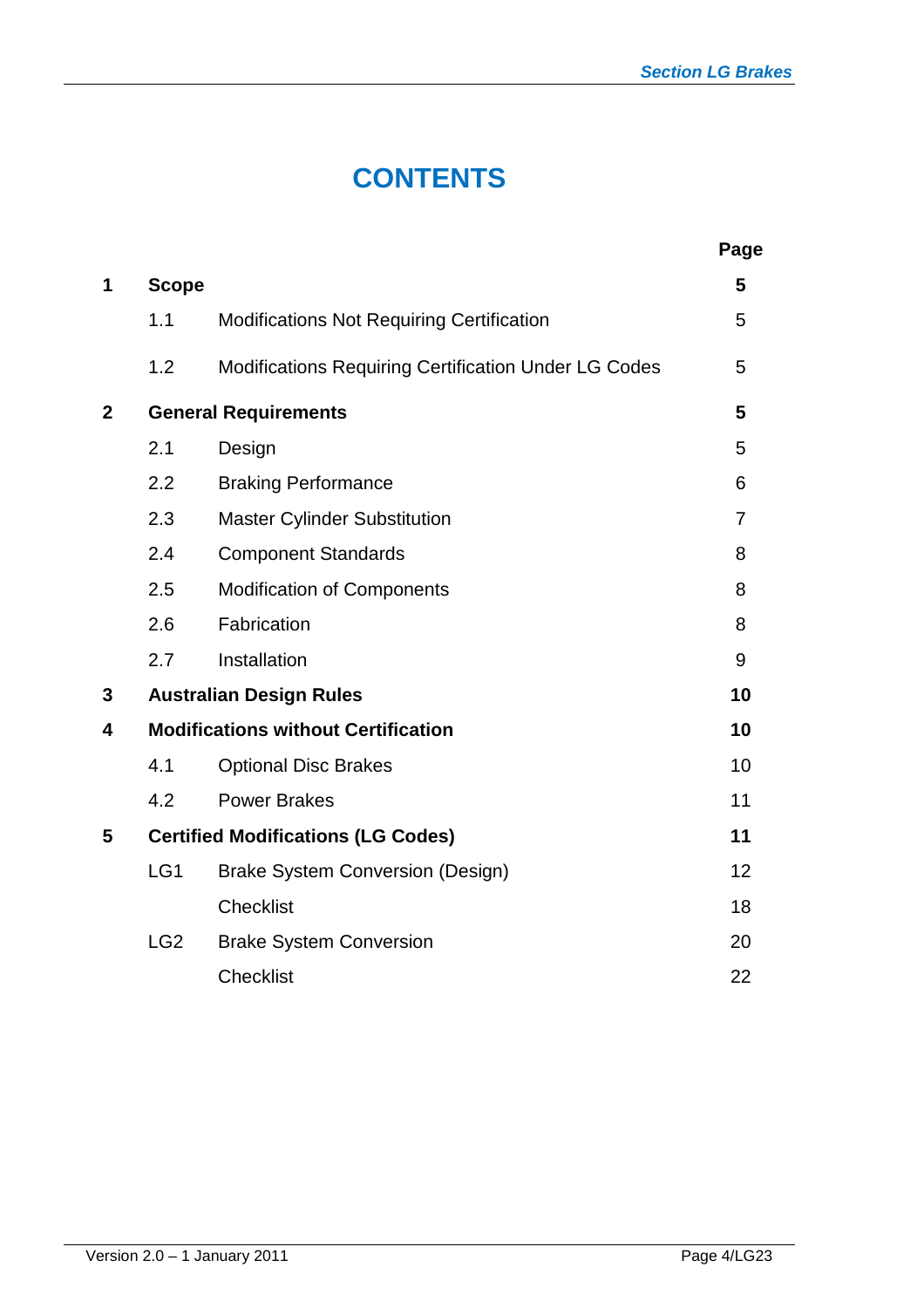# **1 SCOPE**

Section LG provides for the minimum design, installation and fabrication requirements for light vehicle modifications involving braking systems.

This Section does not apply to ADR category L-group vehicles and motor cycles.

#### **1.1 MODIFICATIONS NOT REQUIRING CERTIFICATION**

The following modifications may be performed without certification:

- Fitting a manufacturer's optional braking system for the particular make/model; and
- Fitting of additional or substitute in-line brake boosters to pre-ADR 31/35 vehicles.

#### **1.2 MODIFICATIONS REQUIRING CERTIFICATION UNDER LG CODES**

The following modifications may be performed under LG Codes:

- Fitting disc or drum brakes that are not a manufacturer's option;
- Substituting brake master cylinders, wheel cylinders or calipers;
- Fitting or modifying brake balance and pressure limiting devices; and
- Relocating the brake pedal position for left hand or right hand drive.

The principal design installation and fabrication requirements for all of the above modifications are contained in sub-section 2 *General Requirements*.

# **2 GENERAL REQUIREMENTS**

This sub-section applies to all light vehicles and must be read and applied in conjunction with all the LG Codes applicable to the proposed modifications.

Modified vehicles must continue to comply with the Australian Design Rules (ADRs) to which they were originally constructed, except as allowed for in the Australian Vehicle Standards Rules (AVSR). These modified vehicles must also comply with the applicable in-service requirements of the AVSR.

Modified pre-ADR vehicles must continue to comply with the AVSR.

*Compliance with the AVSR* also means compliance with the equivalent regulations of a State or Territory of Australia.

#### **2.1 DESIGN**

It is recommended that braking modifications be carried out using production components which themselves do not require modification.

The size and performance of the brake equipment must be suitably matched to the vehicle's weight and performance. The specifications of similar production vehicles can be used as a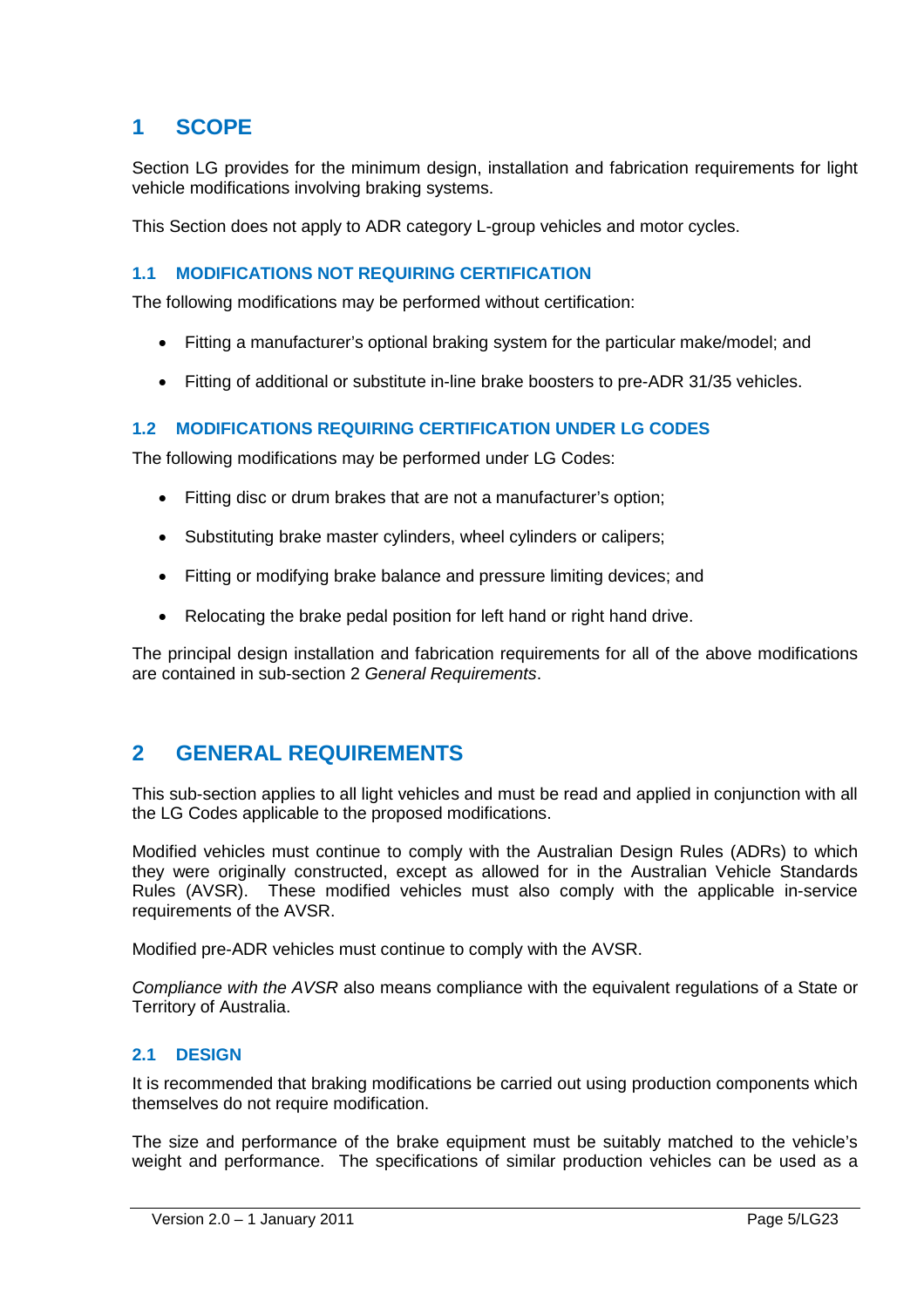basis for comparison with the brake system of a modified vehicle. Such comparisons should include the following:

- Construction and dimensions of brakes; if disc, whether solid or vented, effective diameter, caliper piston area, pad area, or if drum, diameter, brake shoe width, brake lining area, slave cylinder piston area etc.; and
- Comparisons of vehicle weights and performance capabilities, e.g. power to weight ratio.

The aim of all brake system *up-grades* in early model passenger vehicles should be to at least meet the deceleration and brake fade standards specified in ADR 31, particularly if an engine modification results in increased vehicle performance.

When the brake system of an early model vehicle is modified, a dual or split circuit brake system should be fitted. Disc brakes are highly recommended on the front and generally should be power assisted.

#### **2.2 BRAKING PERFORMANCE**

The brake system selected must provide the correct balance between front and rear. Proportioning valves such as the *Holden* unit or some after-market valves can be used to correct a small imbalance. Load sensing proportioning valves should be fitted at the rear on utilities and light commercial vehicles. The brake balance between wheels must not result in premature lock-up of front or rear wheels under braking (in particular, premature lock-up of the rear wheels must be avoided).

A comfortable and easily accessible range of positions of the brake pedal from the *off* position to the fully depressed position (i.e. normal working travel) must be provided. Foot clearance around the brake pedal comparable with similar contemporary vehicles must also be provided.

For highly modified engines (e.g. high lift camshafts) which require a more open throttle position to maintain idle speed, it is recommended that a vacuum pump or vacuum reserve tank be fitted together with a vacuum check valve to assist in maintaining the required low pressure in the brake booster.

Any alteration to a vehicle must not result in a reduction of service or emergency brake performance and must not impair the correct functioning of the secondary braking system and the original equipment failure warning systems.

#### **2.2.1 Drum or Disc Brake Substitution**

The following sub-section applies where the original drum or disc brakes are replaced or substituted with non-original components.

#### **2.2.2 Steering Knuckles/Uprights/Struts**

Steering knuckles, suspension uprights or McPherson struts with integral stub axles must not be modified to enable the fitting of hubs, disc rotors or caliper brackets.

#### **2.2.3 Caliper Brackets**

Caliper brackets must be designed to take into account all of the forces that occur during braking, including the bending stresses resulting from the offset between the centreline of the disc and the plane of the caliper bracket.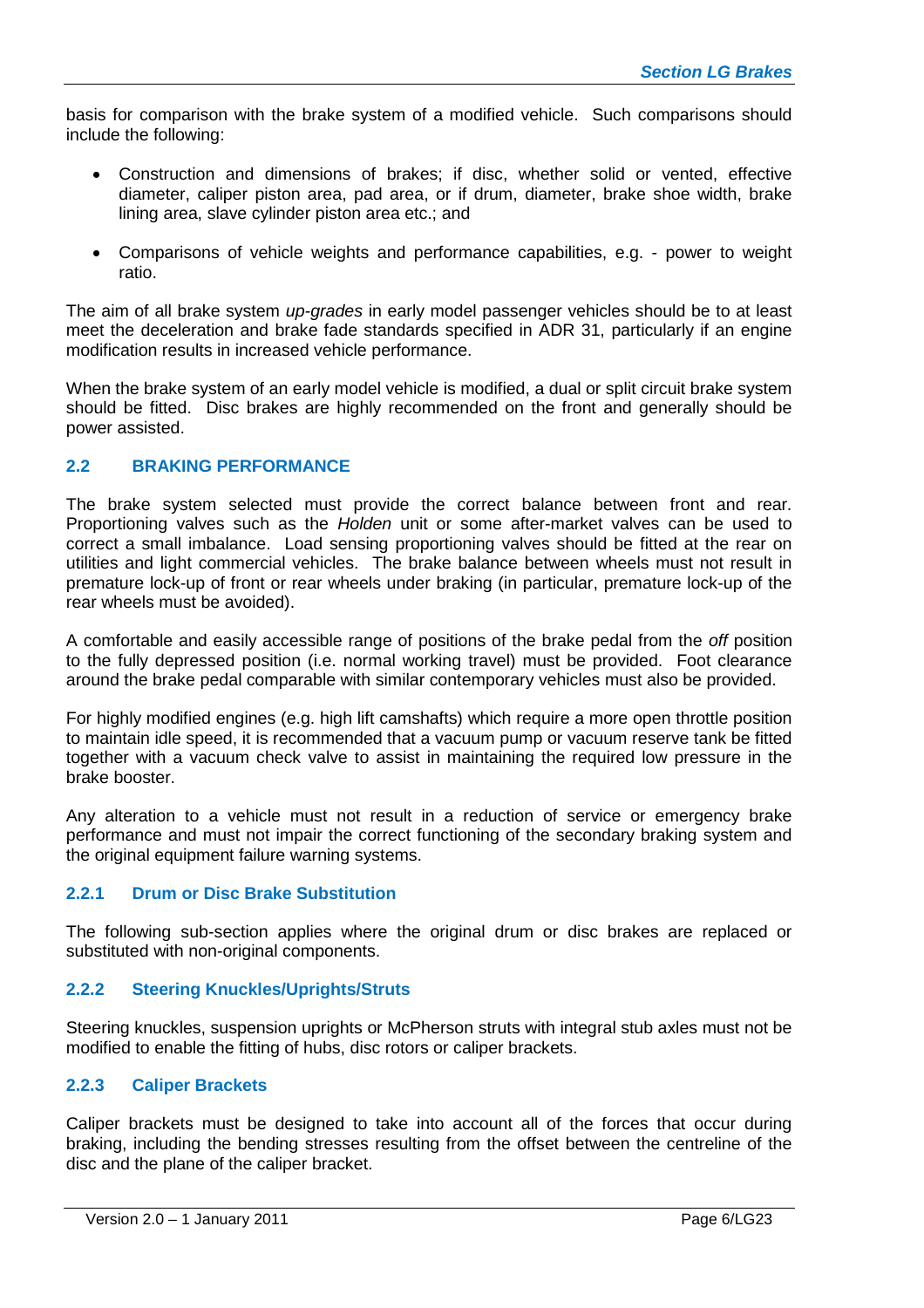Existing caliper bracket mounting holes must not be modified.

Caliper brackets must be mounted using all of the original disc brake caliper bracket mounting points or at least three of the original drum brake backing plate mounting points.

Tapped holes must have a depth at least equal to the diameter of the screw thread.

#### **2.2.4 Wheel Rim Stud/Bolt Pattern**

The number and size of fasteners, their pitch circle diameter and any nut/bolt taper angles must be the same for the attachment of all wheels on an axle. The wheel stud or bolt threads may be opposite handed on opposite ends of an axle. Where the rim attachment detail is different between axles, the design must prevent wheels from one axle being incorrectly fitted to the other axle.

#### **2.2.5 Wheel Track**

Brake conversions must not cause front or rear suspension track changes beyond specified limits. The allowable track change (if any) is outlined in Section LS *Tyres, Rims, Suspension and Steering.*

#### **2.3 MASTER CYLINDER SUBSTITUTION**

Master cylinders must be sized to provide the correct braking effect to the front and rear wheels without excessive pedal travel.

If other components of the braking system are modified, the replacement master cylinder must be selected to ensure continued compliance with the requirements of the applicable ADR, including reservoir capacity and minimum pedal effort.

#### **2.3.1 Piston Diameter**

If all other components in the braking system are unmodified, a replacement master cylinder must have a piston diameter as near as possible to that of the original master cylinder.

#### **2.3.2 Stroke**

If all other components in the braking system are unmodified, a replacement master cylinder must have an effective stroke that enables an equivalent displacement of fluid in one stroke to that of the original master cylinder.

If all other components in the braking system are unmodified, a replacement master cylinder must have a stroke that gives full travel of the master cylinder piston(s) on full application of the brake pedal.

#### **2.3.3 Reservoir Capacity**

Master cylinder reservoirs must have sufficient capacity, adequate for the total displacement volume of all wheel (slave) cylinders and calipers. Total displacement volume includes the volume of brake fluid necessary to accommodate the variation in volume from new to fully worn brake pads or shoes.

#### **2.3.4 Mounting**

The firewall/master cylinder mounting must be adequately reinforced to achieve adequate mounting stiffness whenever replacement master cylinder/boosters are fitted. The strength of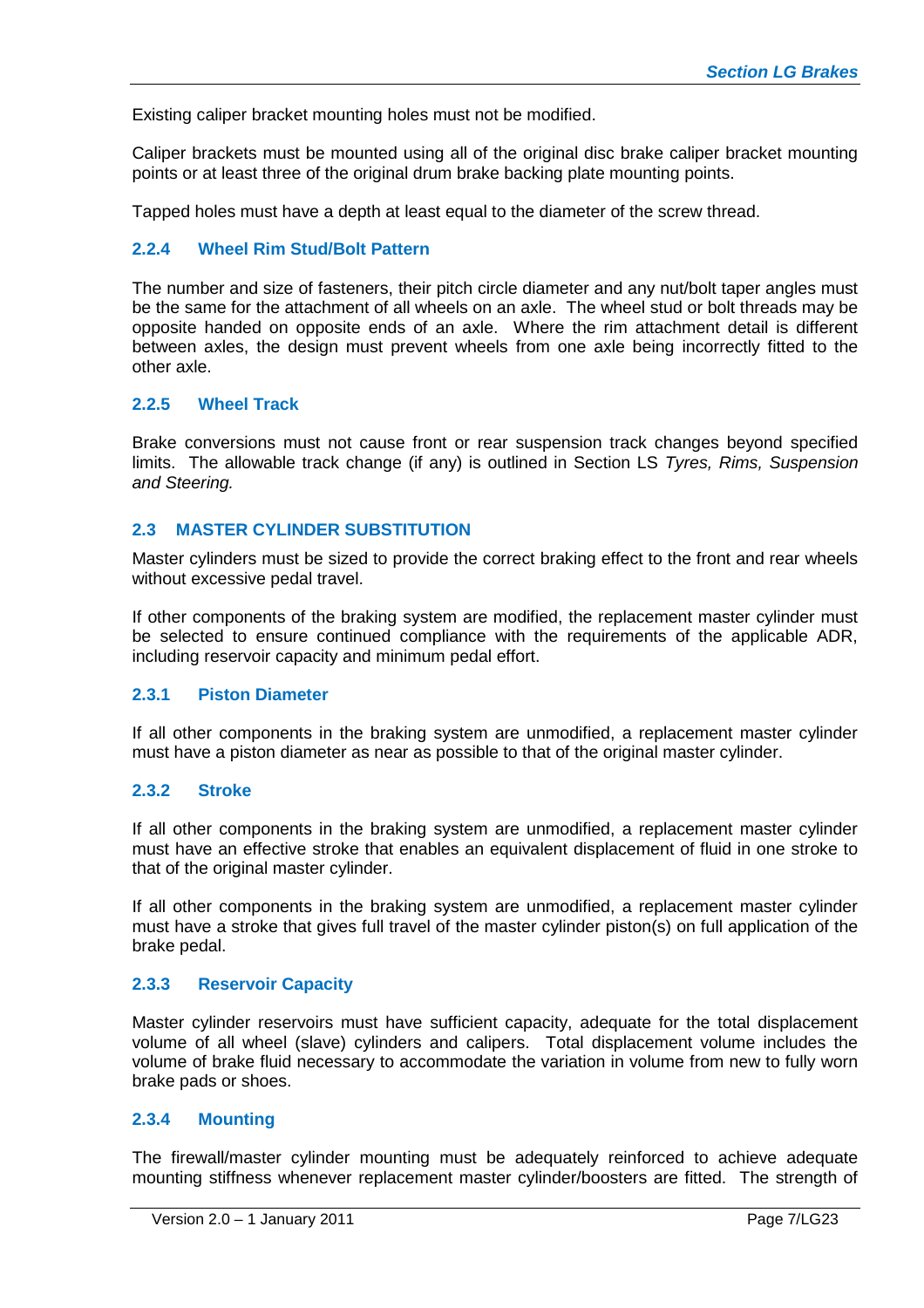the mounting and of the brake pedal mechanism must be capable of withstanding a load of 1800 N applied to the brake pedal.

#### **2.3.5 Pedals**

If a brake pedal is modified, the strength and detail of any welding must be checked to ensure that the pedal can withstand the maximum forces applied to the pedal.

#### **2.4 COMPONENT STANDARDS**

All components and devices in the *Brake System* must meet or exceed at least one appropriate recognised international, national or association standard, where such standards exist, or the relevant parts thereof. (*Recognised* can be taken as meaning AS, SAA, SAE, BS, JIS, ISO or DIN standards).

Hydraulic pipes must be made from steel bundy tube complying with SAE J1047 or equivalent.

All hydraulic pipes must be double flared in accordance with SAE J5336 or equivalent and appropriate flare connections must be used.

Hydraulic pipes must not be welded, brazed or silver soldered.

Hydraulic brake hoses must comply with SAE J1401 or equivalent. Flexible hoses complying with ADR 7/... or ADR 42/04, including braided brake hoses, are also acceptable.

#### **2.5 MODIFICATION OF COMPONENTS**

Where modification of components cannot be avoided, the following guidelines must be followed:

- Stub axles must not be machined to reduce the diameter of the spindle in order to fit the bearings of a replacement disc rotor. Rather, the disc rotor should be machined to accept suitable bearings providing such machining does not reduce the strength of the disc rotor;
- Brake components, adaptors or brackets to steering knuckles, suspension uprights or struts must not be welded. These components must be attached using suitable fasteners together with appropriate adapters where necessary. Such modifications must not affect the structural integrity of the original components;
- Brake drums and disc rotors must not be machined beyond the limits recommended by the manufacturer for that application; and
- The re-drilling of drums or rotors to suit different stud patterns must not be undertaken unless in accordance with the manufacturers' specifications.

#### **2.6 FABRICATION**

All work must be performed in accordance with recognised engineering standards. Cutting, heating, welding or bending of components should be avoided by choosing unmodified production components wherever possible.

#### **2.6.1 Welding, Fasteners and Electroplating**

Mandatory requirements and guidance on the above items are contained in Section LZ *Appendices.*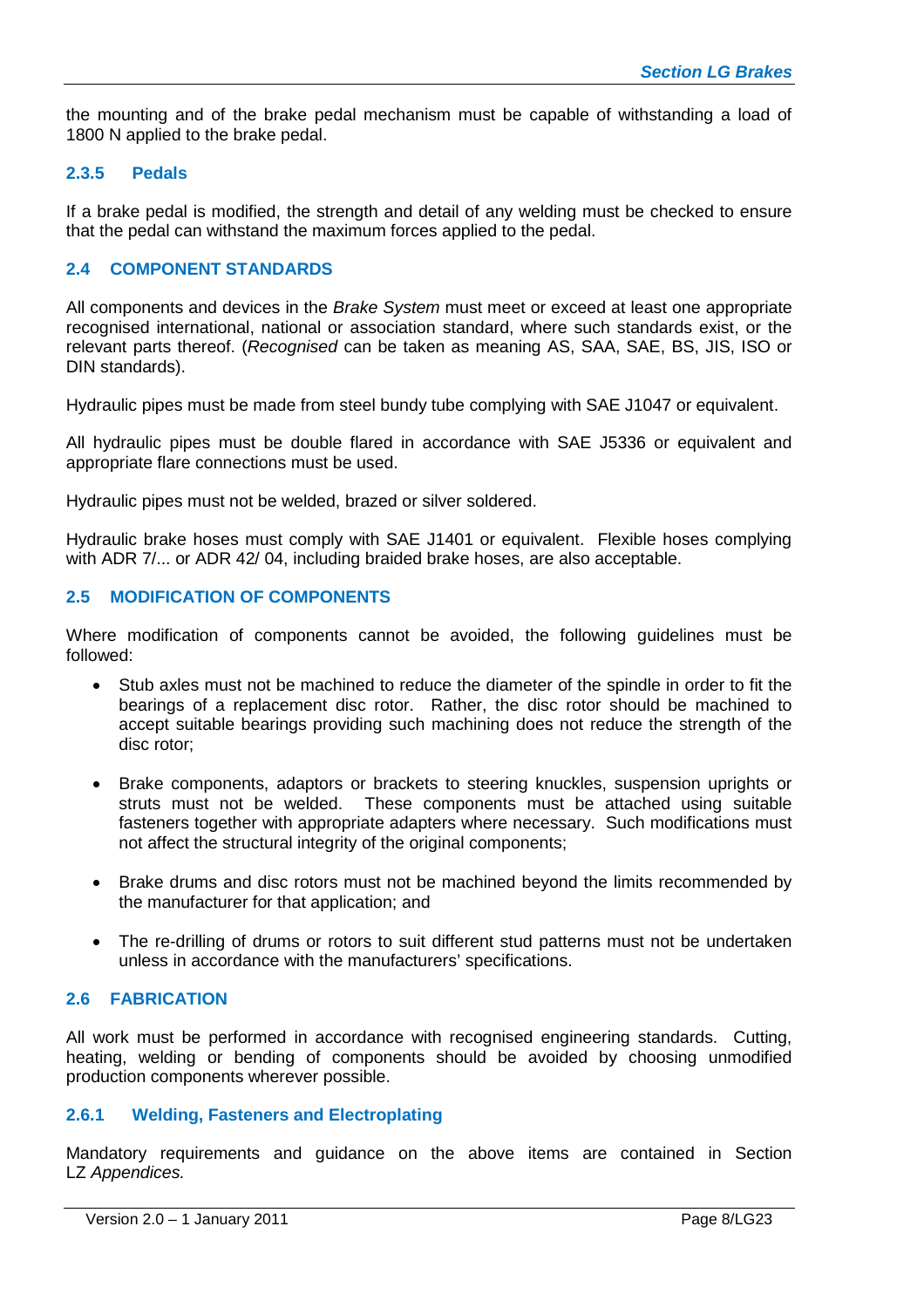- For the use of fasteners refer to Appendix A *Fasteners;*
- For welding techniques and procedures refer to Appendix C *Heating and Welding of Steering Components;* and
- For electroplating refer to Appendix D *Electroplating*.

#### **2.7 INSTALLATION**

#### **2.7.1 Clearance**

All brake components must clear other vehicle components such as wheels, suspension members and chassis members over the full range of steering and suspension travel. It is recommended that a clearance of at least 10mm be provided at all such locations.

#### **2.7.2 Protection**

Hydraulic brake pipes, hoses and cables must be mounted in protected areas where they are not likely to be struck or snagged by objects thrown up from the road or onto other vehicle components. They must be protected from excessive heat and abrasion.

Hoses and pipes must be adequately supported. They must allow the full range of suspension and steering travel without being stretched or bent through a tight radius.

Brake hoses must not touch wheels or tyres and must not be located such that they are likely to be snagged by adjacent suspension or steering components. Brake hoses must be sufficiently clear of and/or shielded from hot exhaust components.

The vacuum pipe between the brake booster and engine must be routed to allow for engine movement and must be securely fastened at each end.

Power brake boosters must be securely mounted and where fitted under the floor must be adequately protected from road debris by a shield or chassis cross member.

Caliper pistons must be fitted with dust seals.

#### **2.7.3 Parkbrake/Handbrake**

Parkbrake/handbrake cables must not rub on the drive shaft under any condition of vehicle suspension movement.

Parkbrake/handbrake lever assemblies must not be mounted on un-reinforced wooden or particleboard floors.

In the applied position, retention of the parkbrake system must be by mechanical means.

#### **2.7.4 Hydraulic Pipes**

Copper tubing must not be used for hydraulic brakes.

Hydraulic brake pipes must not be joined by brazing or silver soldering. They must be joined by appropriate flaring of the tube and associated fittings.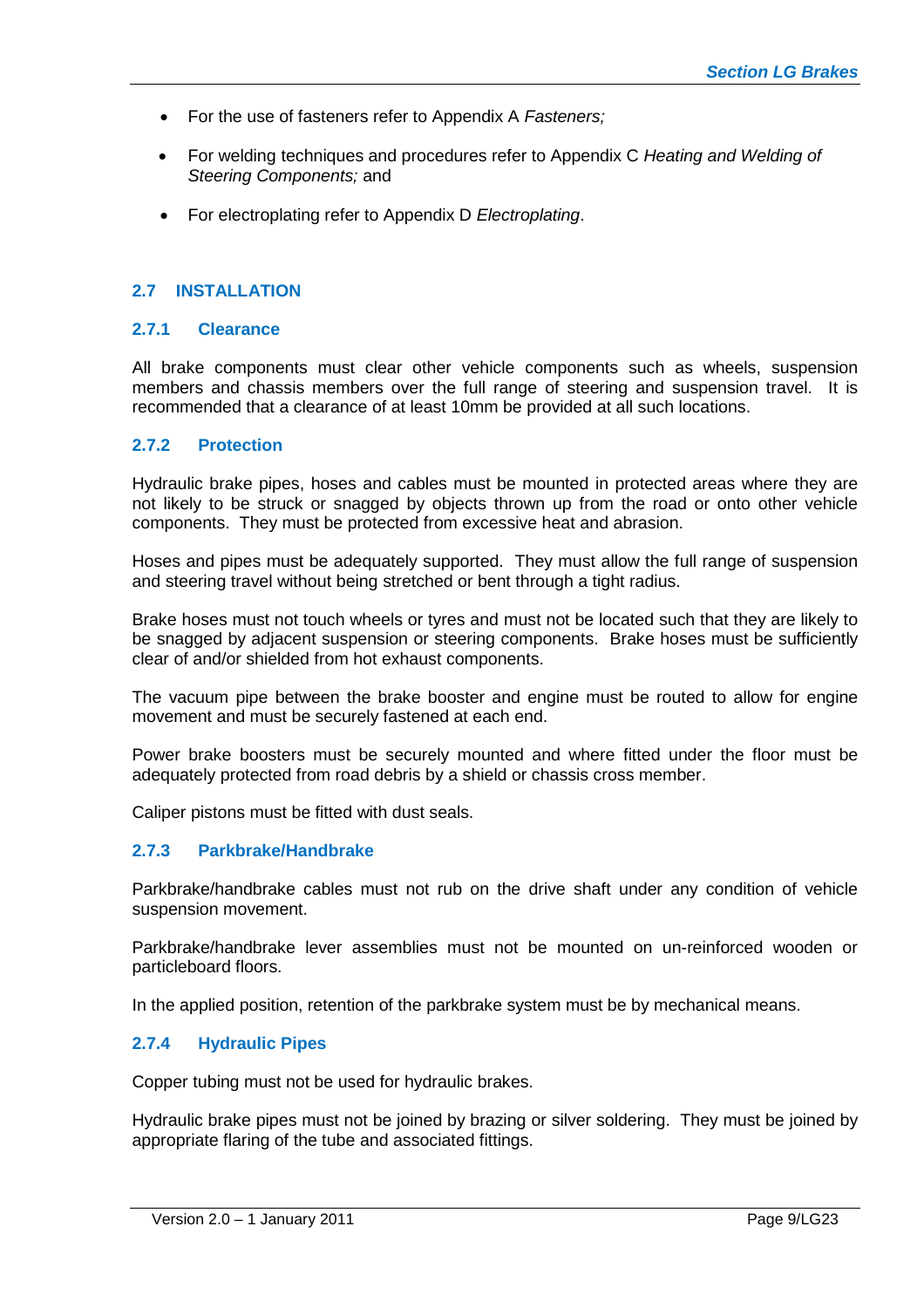Threaded bosses used for braking component mounting must have full depth thread engagement of at least the bolt diameter.

#### **2.7.5 Sealed Openings**

Any opening in the firewall (e.g. due to brake booster/master cylinder modifications) must be sealed to prevent entry of engine fumes into the vehicle cabin.

# **3 AUSTRALIAN DESIGN RULES**

A modified vehicle must continue to comply with the ADRs to which it was originally constructed, except as allowed for in the AVSR.

Outlined in Table LG1 below are requirements and/or components of the vehicle that may be affected by the modifications and that may require re-certification, testing and/or data to show continuing compliance for the modified vehicle. This is not an exhaustive list and other modifications may also affect ADR compliance.

For example, certain brake modifications can affect compliance with other ADRs such as tyre and rim selection.

| <b>ADRS</b>   | <b>DETAILS</b>                                                          |  |  |  |  |  |  |  |  |  |
|---------------|-------------------------------------------------------------------------|--|--|--|--|--|--|--|--|--|
| $7, 7/$ , 42/ | <b>Brake Hoses</b>                                                      |  |  |  |  |  |  |  |  |  |
| 13/           | Installation of lighting and light signalling devices (brake<br>lights) |  |  |  |  |  |  |  |  |  |
| 24x, 24/      | Tyre and Rim Selection (speed rating)                                   |  |  |  |  |  |  |  |  |  |
| 31, 31/       | Hydraulic brake systems for passenger cars                              |  |  |  |  |  |  |  |  |  |
| 35x, 35/      | Commercial vehicle brake systems                                        |  |  |  |  |  |  |  |  |  |

| Table LG1 |                                 |  |  |  | Summary of items that if modified, may detrimentally affect |  |
|-----------|---------------------------------|--|--|--|-------------------------------------------------------------|--|
|           | compliance with applicable ADRs |  |  |  |                                                             |  |

The applicable ADRs are individually listed on the Identification (Compliance) Plate of Second Edition ADR vehicles. For Third Edition ADR vehicles, the Identification Plate contains the vehicle category and the date of manufacture, from which the applicable ADRs can be determined (refer to the applicability tables in Section LO *Vehicle Standards Compliance*).

Alternatively, ADR applicability tables for individual vehicle categories may be referenced on the Department of Infrastructure and Transport RVCS website at the following address and under the section titled ADR *Applicability Tables*:

#### **http://rvcs.dotars.gov.au/**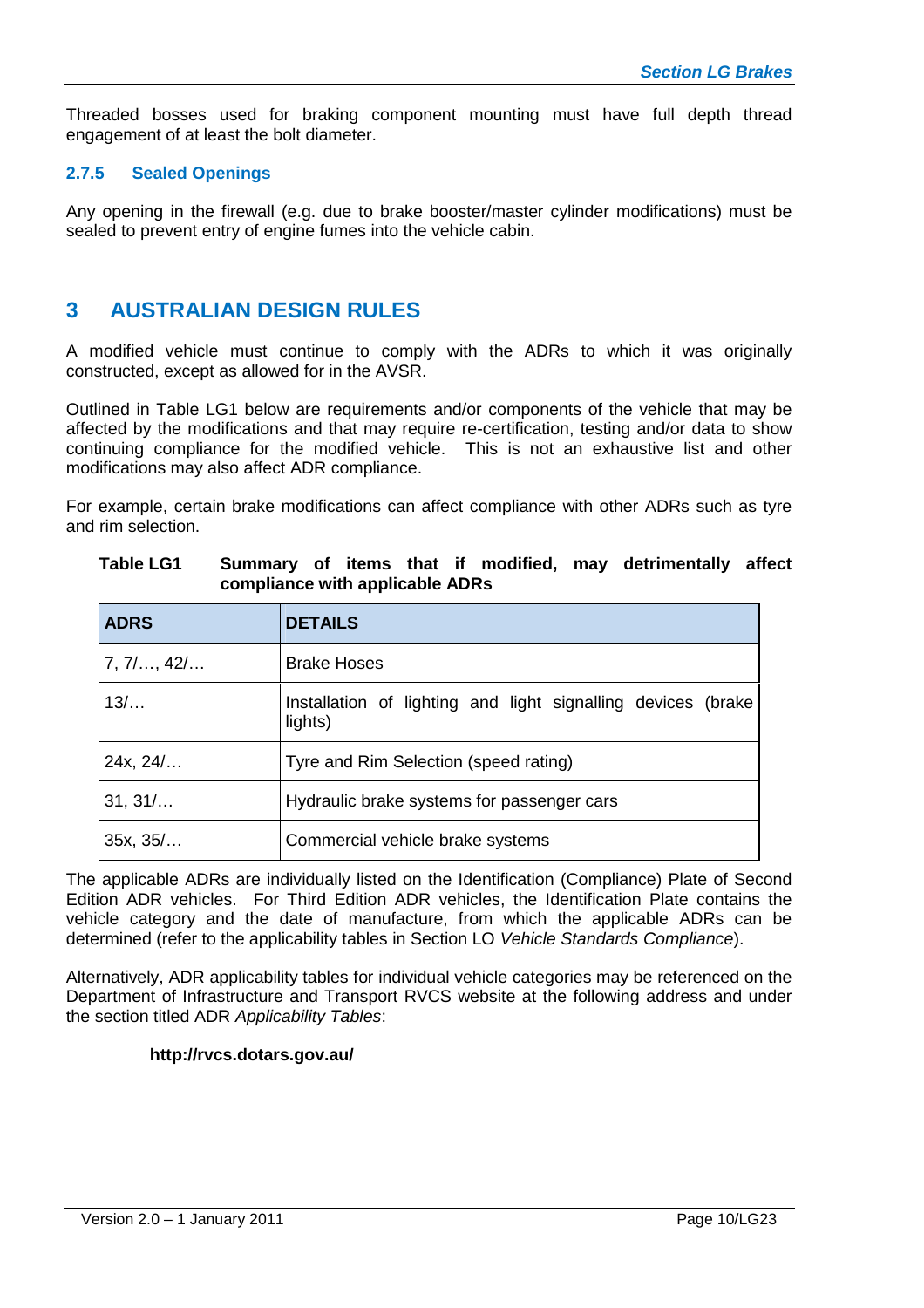# **4 MODIFICATIONS WITHOUT CERTIFICATION**

The following modifications may be carried out without certification under an LG Code, provided that the vehicle continues to comply with relevant ADRs and AVSRs and provided that the vehicle meets the following general safety requirements.

#### **4.1 OPTIONAL DISC BRAKES**

Drum brakes may be replaced with a disc brake system where the replacement system was originally available as an option for the vehicle model, provided that:

- all associated equipment that was part of the manufacturer's disc brake *package* (which may include a different master cylinder, different rear wheel cylinders and proportioning valve) is fitted;
- the installation is in accordance with the manufacturer's specifications;
- all components used are unmodified;
- the wheel track is not reduced; and
- the wheel track is not increased by more than 25mm (For for four wheel drive vehicles see Section LS *Tyres, Rims, Suspension and Steering*).

#### **4.2 POWER BRAKES**

Additional or substitute in-line brake boosters to pre-ADR 31 and pre-ADR 35 vehicles may be used provided that they are installed in accordance with the requirements of the manufacturer of the replacement brake booster.

Power brake installations in ADR 31 and ADR 35 vehicles require certification under LG Codes.

# **5 CERTIFIED MODIFICATIONS (LG CODES)**

This section specifies particular requirements and covers limitations on modifications that can be carried out under individual LG Codes.

Each Code is supplemented with a checklist (refer to Table LG2).

| <b>LG Codes</b> |                                         | Page |
|-----------------|-----------------------------------------|------|
| LG1             | <b>Brake System Conversion (Design)</b> | 12   |
|                 | <b>Checklist</b>                        | 18   |
| LG <sub>2</sub> | <b>Brake System Conversion</b>          | 20   |
|                 | <b>Checklist</b>                        | 22   |

#### **Table LG2 LG Code Directory**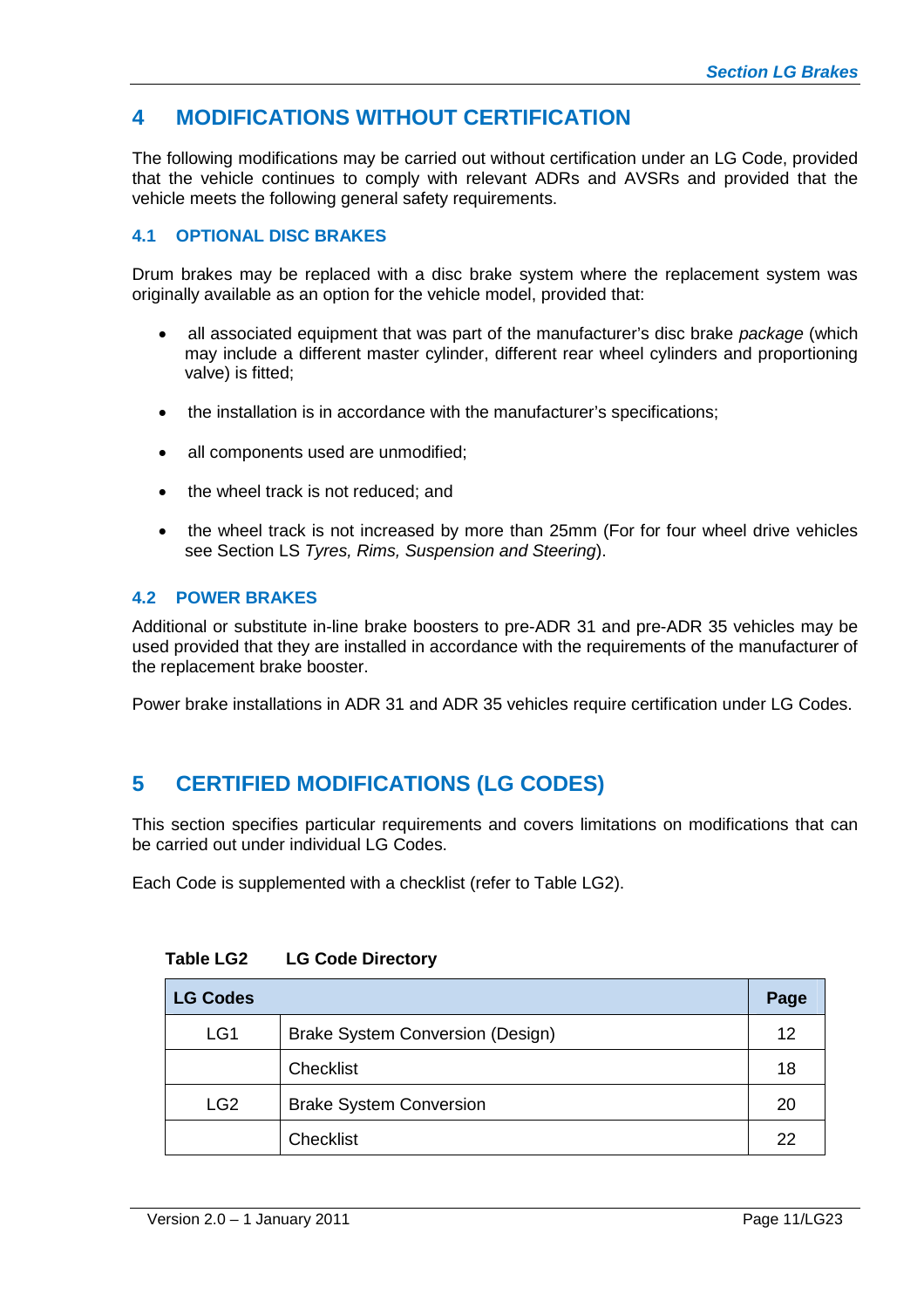# **BRAKE SYSTEM CONVERSION (DESIGN)**

# **CODE LG1**

### **SCOPE**

This code covers the design of brake assembly substitutions, the fitting of balance or pressure limiting devices and for transferring brake pedals from one side of a vehicle to the other.

#### **Code LG1 does not apply to ADR category L-group vehicles and motor cycles.**

#### **MODIFICATIONS COVERED BY CODE LG1**

The following is a summary of the designs that are covered by Code LG1:

- Fitting substitute disc brake or drum brake assemblies;
- Fitting substitute brake master cylinders;
- Fitting substitute or additional brake boosters;
- Fitting brake balance or pressure limiting devices; and
- Transferring the position of the brake pedal for left hand or right hand drive.

#### **MODIFICATIONS NOT COVERED BY CODE LG1**

The following designs are not covered by Code LG1:

- The actual physical modification of the vehicle (this is covered by Code LG2); and
- Design of suspension modifications including substitute suspension uprights, struts and axles (this is covered by Codes LS3 and LS5).

#### **COMPLIANCE WITH APPLICABLE VEHICLE STANDARDS**

Modified vehicles must continue to comply with the ADRs to which they were originally constructed, except as allowed for in the AVSR. These modified vehicles must also comply with the applicable in-service requirements of the AVSR.

Modified pre-ADR vehicles must continue to comply with the AVSR.

*Compliance with the AVSR* also means compliance with the equivalent regulations of a State or Territory of Australia.

Outlined below in Table LG3 are areas of the vehicle that may be affected by the modifications and that may require re-certification, testing and/or data to show compliance for the modified vehicle. This is not an exhaustive list and other modifications may also affect ADR compliance.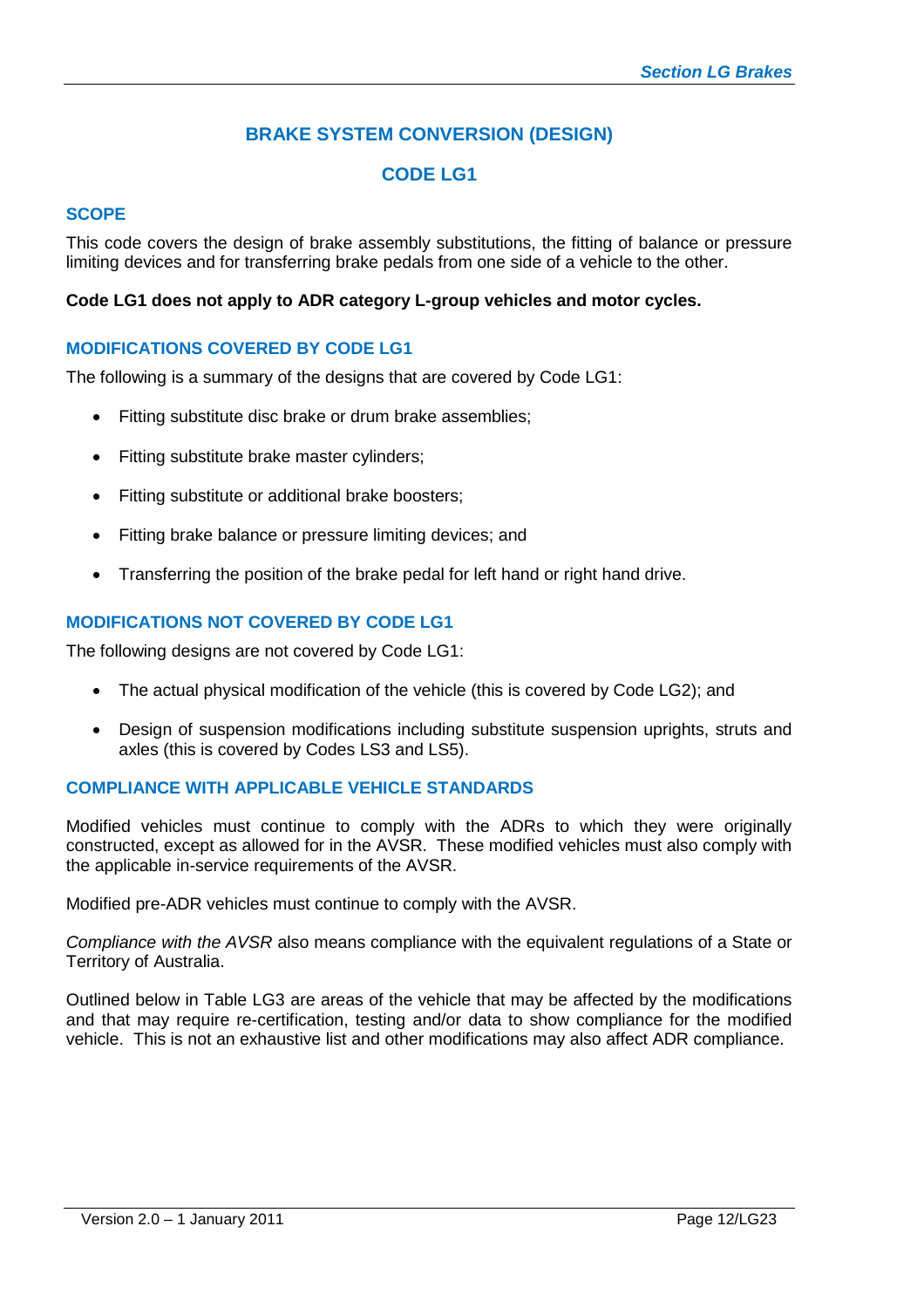| Table LG3 |                                 |  |  |  | Summary of items that if modified, may detrimentally affect |  |
|-----------|---------------------------------|--|--|--|-------------------------------------------------------------|--|
|           | compliance with applicable ADRs |  |  |  |                                                             |  |

| <b>DETAIL</b>                  | <b>REQUIREMENTS</b>   |
|--------------------------------|-----------------------|
| <b>Brake Hoses</b>             | ADR 7, 42/            |
| <b>Brake Lights</b>            | ADR 13/, 60/          |
| <b>Hydraulic Brake Systems</b> | ADR 31, 31/, 35x, 35/ |
| <b>Brake Performance</b>       | Regulations           |

To determine the ADRs that apply to the vehicle in question, refer to the applicability tables in Section LO. Vehicles manufactured on or after 1 January 1969 and prior to 1 July 1988 need to comply with the Second Edition ADRs whilst vehicles manufactured after this date need to comply with the Third Edition ADRs. Section LO has separate applicability tables for each edition.

The ADRs apply according to the vehicle's category and date of manufacture. It is the responsibility of the signatory to refer to the appropriate ADR applicable to the vehicle

Alternatively, ADR applicability tables for individual vehicle categories may be referenced on the Department of Infrastructure and Transport RVCS website at the following address and under the section titled ADR *Applicability Tables*:

#### **http://rvcs.dotars.gov.au/**

#### **SPECIFIC REQUIREMENTS**

The following are specific requirements to enable design approvals to be issued for brake system conversions under Code LG1.

The designs must also comply with the general guidelines contained in sub-section 2 *General Requirements*.

The completed vehicle must be evaluated under a range of operating conditions to establish that braking performance progresses appropriately with the application of pedal force. Tests should examine the ability of the vehicle to meet the requirements of the relevant Regulations and applicable ADRs.

#### **1 COMPLIANCE OF PRE-ADR (POST 1930) VEHICLES**

Tests should be conducted on fully laden vehicles and they should meet the following stopping distances and decelerations outlined in Table LG4. The tests and performance levels specified in Table LG4 are contained in the AVSR.

The tests should be conducted on a smooth dry level road surface free from loose material.

The vehicle must not move outside a 3.7 metre wide straight path centred on the longitudinal axis of the vehicle when the brakes are initially applied.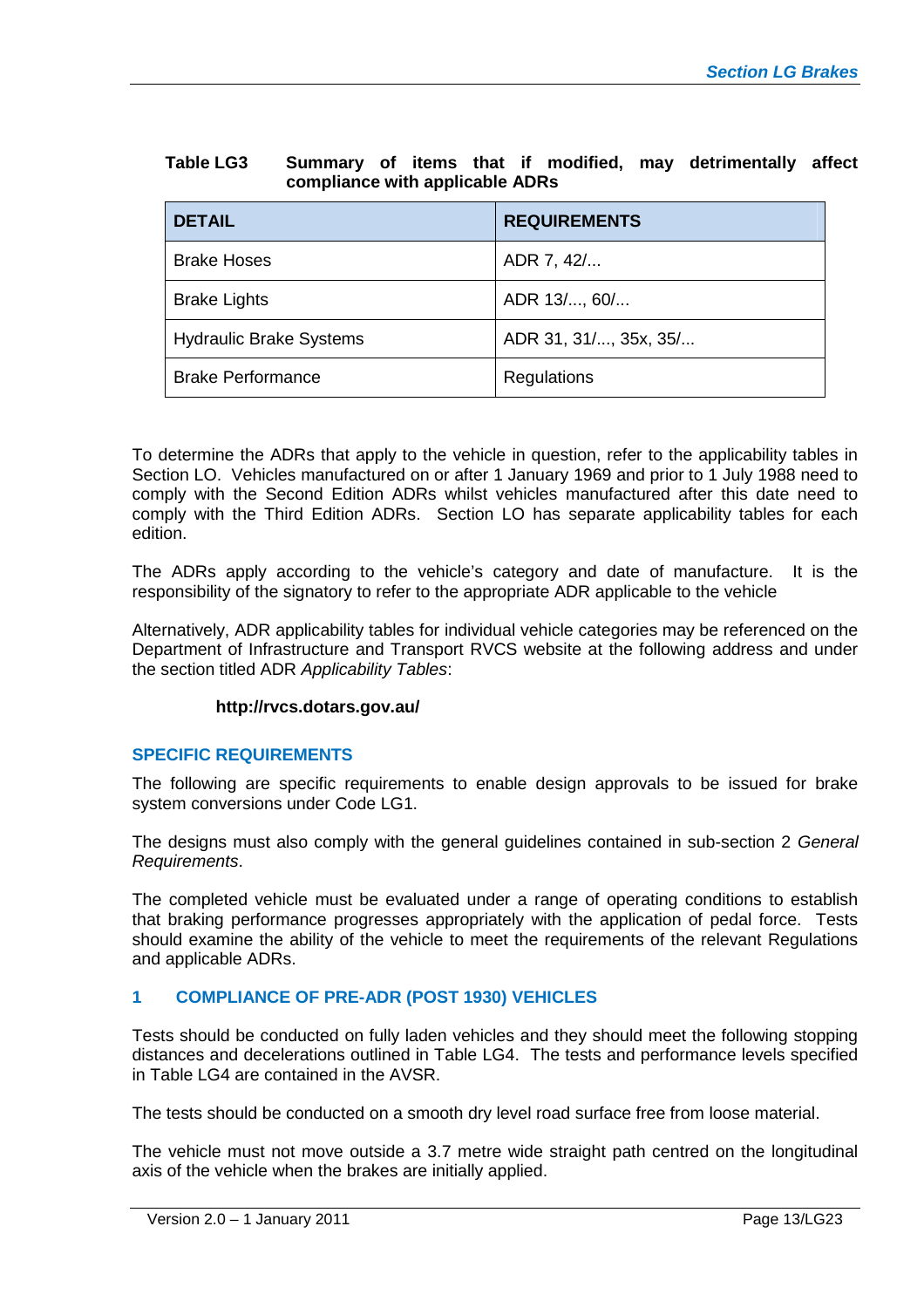| <b>Brake Type</b>                 | <b>Gross Vehicle</b><br>Mass (GVM) | <b>Stopping</b><br><b>Distance</b><br>from 35 km/hr<br>has to be within | Min. Average<br><b>Deceleration</b><br>from any speed | Min. Peak<br><b>Deceleration</b><br>from any speed |
|-----------------------------------|------------------------------------|-------------------------------------------------------------------------|-------------------------------------------------------|----------------------------------------------------|
| <b>Service</b><br><b>Brakes</b>   | Under 2.5 tonnes<br><b>GVM</b>     | 12.5 metres                                                             | 3.8 m/sec/sec                                         | 5.8 m/sec/sec                                      |
|                                   | 2.5 tonnes GVM<br>and over         | 16.5 metres                                                             | 2.8 m/sec/sec                                         | 4.4 m/sec/sec                                      |
| <b>Emergency</b><br><b>Brakes</b> | Under 2.5 tonnes<br><b>GVM</b>     | 30 metres                                                               | $1.6$ m/sec/sec                                       | $1.9 \text{ m/sec/sec}$                            |
|                                   | 2.5 tonnes GVM<br>and over         | 40.5 metres                                                             | 1.1 m/sec/sec                                         | $1.5 \text{ m/sec/sec}$                            |

The service brakes and emergency brakes must be capable of stopping the vehicle with one sustained application from a speed of 35 km/hr in no more than the respective distances listed in Table LG4.

The service brakes and emergency brakes must also be capable of stopping the vehicle with one sustained application from any speed at which the vehicle can travel, at no more than the respective average and peak deceleration rates listed in Table LG4.

The parking brake must be capable of holding the vehicle on a 12% gradient.

#### **2 COMPLIANCE OF ADR VEHICLES**

Vehicles originally manufactured to comply with ADR requirements must continue to comply with those requirements.

#### **2.1 Simplified ADR Test Procedure**

A simplified brake test procedure has been developed for demonstrating compliance with the brake performance requirements of ADR 31/01 to enable the certification of the brake system and brake modifications under Code LG1. This test procedure (refer Table LG5) may be used as an alternative, to demonstrate compliance with Parts 1 & 2 of Annex 3 to Appendix A of ADR 31/01 and does not exempt the vehicle from any other requirements of the design rule.

The simplified test is only intended for MA, MB or MC ADR category motor vehicles that are equipped with an internal combustion or electric engine and that are either an:

- (a) ICV; or
- (b) a production motor vehicle that has undergone major modifications that have a serious affect on its braking system performance, such as changes to suspension and/or engine.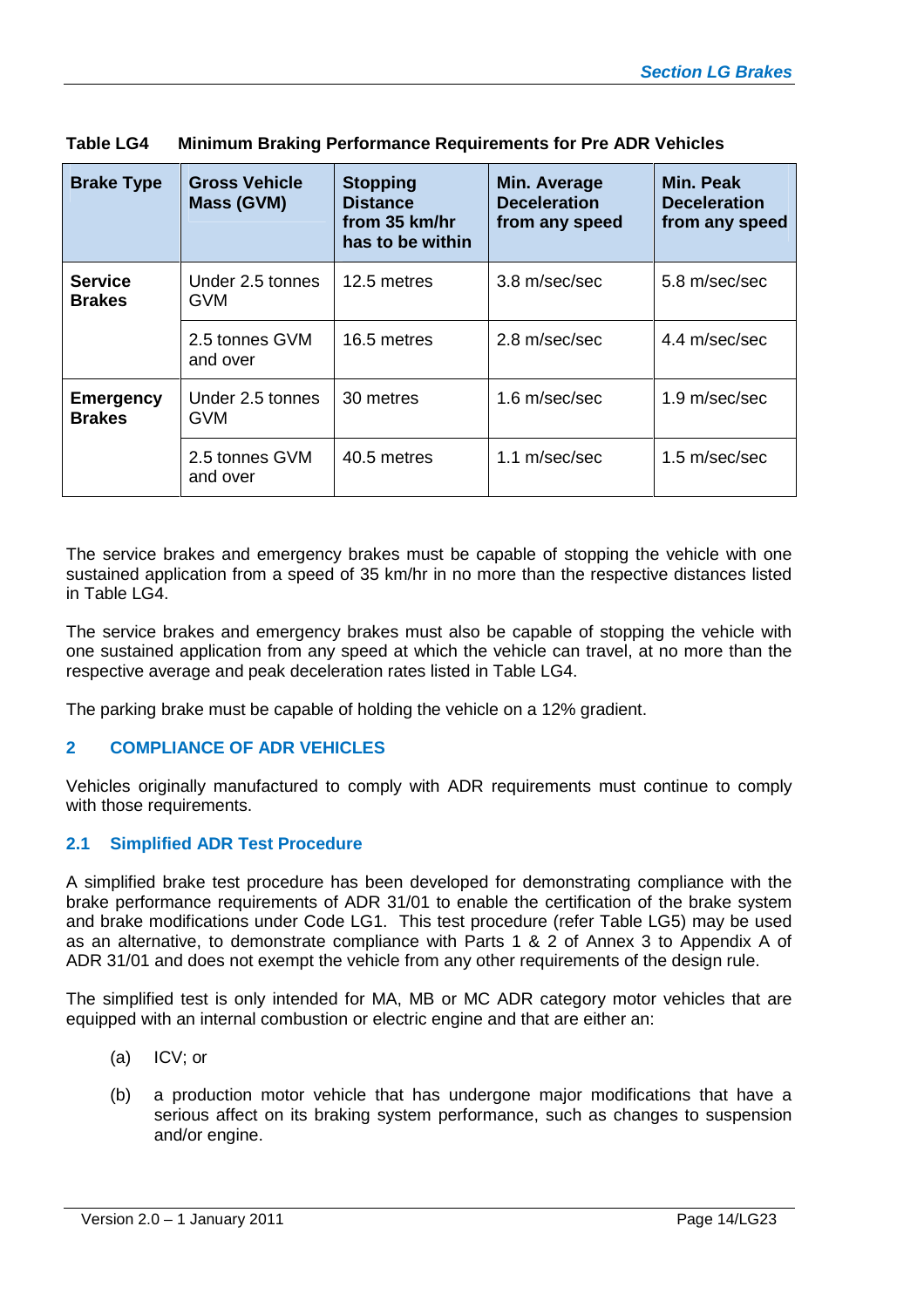#### **2.1.1 Definitions**

For the purposes of this Section the following definitions apply:

*Laden Mass* - the mass of the vehicle when loaded to its manufacturer's maximum mass.

**Note**: This mass may include that of the driver and of one extra person (if it is necessary for that extra person to be on board to record test results).

*Unladen Mass* - the mass of the vehicle unladen except for the driver and with all standard equipment fitted and all fluid reservoirs filled to nominal capacity including fuel.

**Note**: The included mass of one extra person shall be ignored for testing purposes, if it is necessary for that person to be on board to record test results.

*Engine Disconnected* **-** an engine that is running with the transmission in neutral.

*Engine Connected* - an engine that is running with the transmission in gear.

*Cold Test* - Tests in which the brake components are at any temperature between 65°C and 100°C.

*Hot Test* - Tests in which the brake components are at a temperature greater than 100°C.

#### **2.1.2 Test Conditions**

The following test conditions apply:

- All tests must be conducted on a dry and level road which has a sealed surface or which has another surface affording good adhesion, i.e. with a coefficient of friction of 0.8 or higher for a dry surface;
- All tests, other than the parkbrake test, must successfully bring the vehicle to a standstill;
- The tyres must be cold (i.e. at ambient temperature) and inflated to the recommended pressure required for the vehicle to operate safely at its design load/speed;
- Unless otherwise specified, the vehicle must be at its *Laden Mass* for each test and the even distribution of its mass among the axles shall be as specified by the vehicle's manufacturer;
- The vehicle's transmission must be disconnected for each test unless otherwise specified;
- In braking tests, particularly those at high speed, the general behaviour of the vehicle during braking must be checked and unless otherwise specified each test result must be obtained without abnormal vibrations and without the vehicle:
	- o locking its wheels at speeds exceeding 15km/h;
	- o deviating from a 3.5m wide lane; and
	- o exceeding a yaw angle of 15 degrees;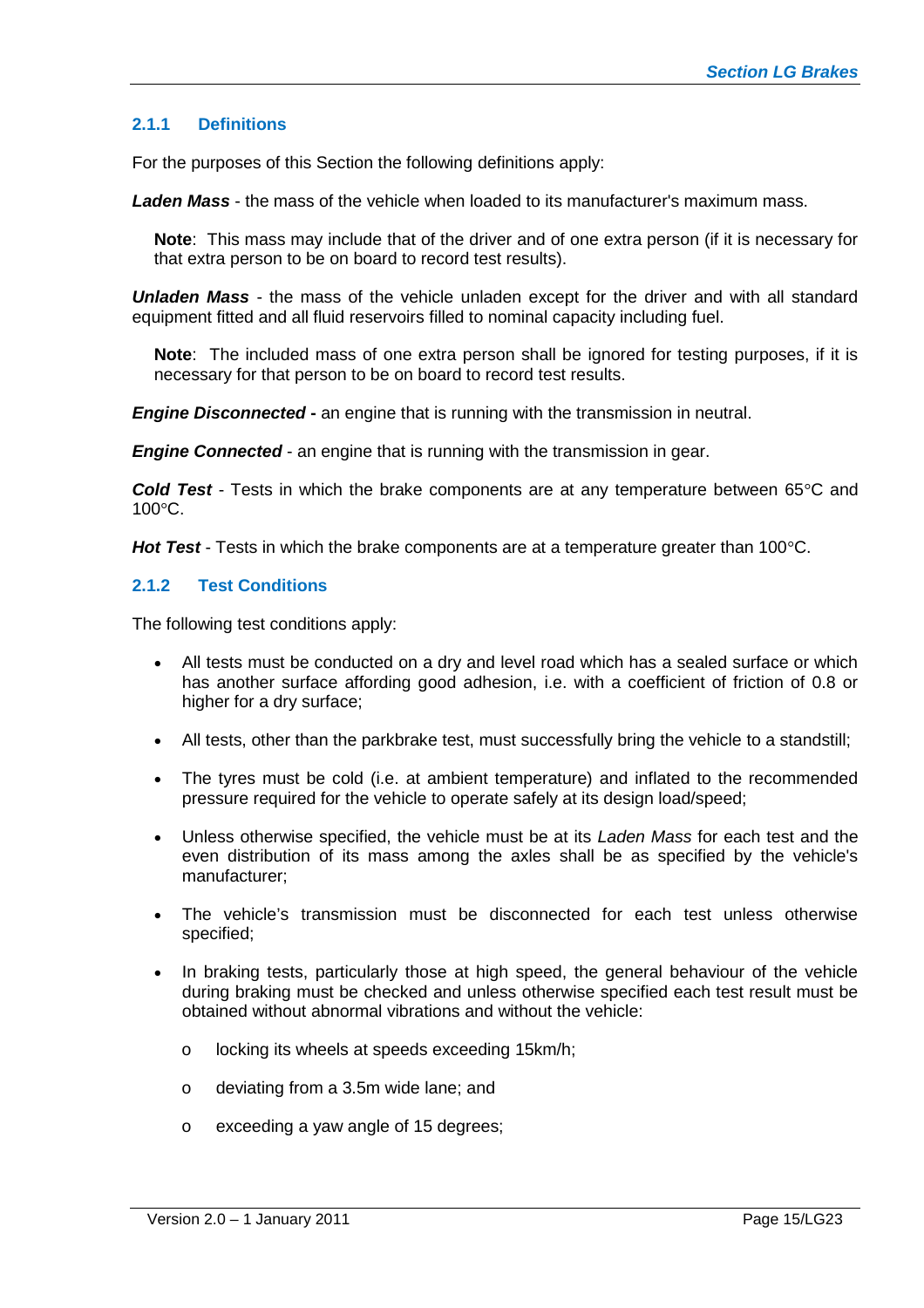- If the maximum design speed of the vehicle is lower than the speed prescribed for a particular test, the test must be performed at the vehicle's maximum speed;
- No adjustments must be made to the braking system and no braking system components may be replaced after the commencement of the tests other than those permitted by the ADR; and
- The test sequences and conditions as specified in Table LG5 apply.

#### **2.1.3 Explanatory Notes for Table LG5**

The following details apply to the tests detailed in Table LG5:

- Two tests are required for test 8, *Parking Brake*. One with the test vehicle facing downwards and the other with the test vehicle facing in the opposite direction. During the tests the longitudinal axis of the test vehicle must be positioned in line with the 20 degree slope of the test surface;
- *Minimum average deceleration* is the average deceleration achieved between 0.8Vo and 0.1Vo, where Vo is the initial test speed, refer column 4 of Table LG5;
- $V_{\text{max}}$  is the maximum speed of the vehicle;
- For all vehicles, other than certain ICVs, test speed is either 100 km/h or 0.8  $V_{max}$ , whichever is the greater. The maximum test speed is limited to 160 km/h for all vehicles including those vehicles that have a  $V_{max}$  in excess of 160 km/h. This is described in the Table LG5 as *Test Speed = 80% Vmax* ≤ *160; and*
- For tests 2, 4 and 5 ICVs may be tested at 100 km/hr if the mass of the vehicle to be tested is less than the mass of the vehicle from which its brake system was sourced (e.g. Clubman type vehicles).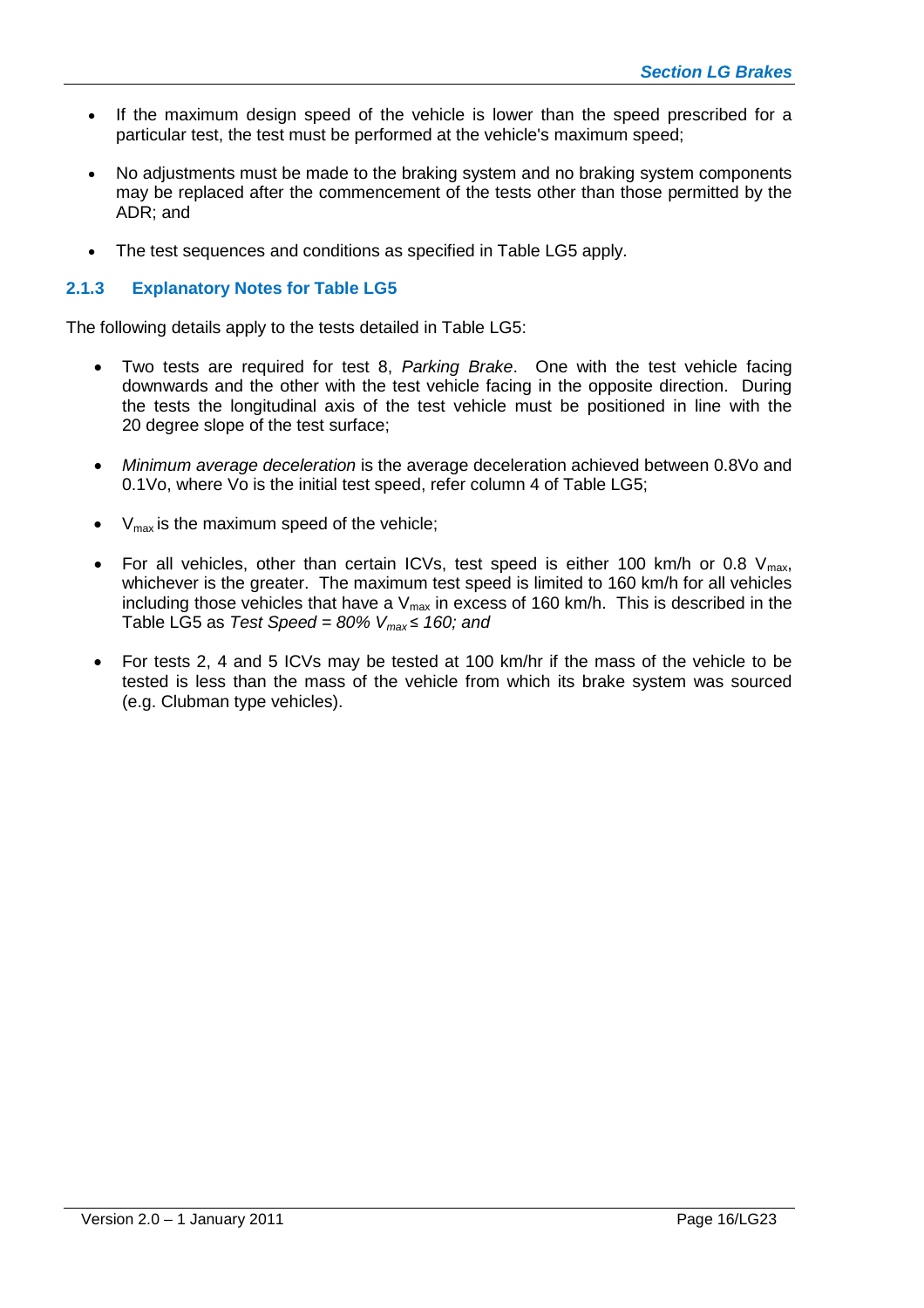|                                                                                                                          | <b>Tests and Procedures</b>                                                                                                                                                                                             | <b>Test Speed</b><br>$V_i$<br>(km/h) | <b>Max. Pedal</b><br><b>Effort</b><br>(N) | <b>Minimum</b><br>Average<br>Decel.<br>(m/s <sup>2</sup> ) | <b>Stopping</b><br>Dist.<br>(m) |  |  |  |  |
|--------------------------------------------------------------------------------------------------------------------------|-------------------------------------------------------------------------------------------------------------------------------------------------------------------------------------------------------------------------|--------------------------------------|-------------------------------------------|------------------------------------------------------------|---------------------------------|--|--|--|--|
| Check pedal/mountings - apply 1kN pedal force - there must be no damage or permanent deformation<br>to the pedal system. |                                                                                                                                                                                                                         |                                      |                                           |                                                            |                                 |  |  |  |  |
|                                                                                                                          | Pre-condition brakes & check instrumentation                                                                                                                                                                            | 100                                  | 670                                       | N/A                                                        | N/A                             |  |  |  |  |
|                                                                                                                          | For mechanically operated brake proportioning valves, disconnect valve linkage to verify operation.                                                                                                                     |                                      |                                           |                                                            |                                 |  |  |  |  |
|                                                                                                                          | Check Brake Proportioning Valve operation if<br>applicable                                                                                                                                                              | 100                                  | 500                                       | 3.86                                                       | $≤ 110$                         |  |  |  |  |
|                                                                                                                          | Repeat this check with vehicle at Unladen<br>Mass if applicable                                                                                                                                                         | 100                                  | 500                                       | 3.86                                                       | $≤ 110$                         |  |  |  |  |
|                                                                                                                          | Immediately thereafter, reconnect linkage to brake proportioning valve.                                                                                                                                                 |                                      |                                           |                                                            |                                 |  |  |  |  |
|                                                                                                                          | Allow brake components to cool to ambient temperature (i.e. between $65^{\circ}$ C and $100^{\circ}$ C) for each run.                                                                                                   |                                      |                                           |                                                            |                                 |  |  |  |  |
| $\mathbf{1}$                                                                                                             | 1 <sup>st</sup> Cold test – service brakes                                                                                                                                                                              | 100                                  | 500                                       | 6.43                                                       | $\leq 70$                       |  |  |  |  |
|                                                                                                                          | $2^{nd}$ Cold test – service brakes, engine                                                                                                                                                                             | 100 or                               |                                           | 5.76 or                                                    | ≤ 188                           |  |  |  |  |
| $\mathbf{2}$                                                                                                             | connected *                                                                                                                                                                                                             | 80% $V_{\text{max}}$<br>$≤ 160$      | 500                                       | peak 7.76                                                  |                                 |  |  |  |  |
| $\overline{\mathbf{3}}$                                                                                                  | Repeat 1 <sup>st</sup> Cold test with vehicle at Unladen<br>Mass                                                                                                                                                        | 100                                  | 500                                       | 6.43 or<br>peak 8.43                                       | $\leq 70$                       |  |  |  |  |
|                                                                                                                          |                                                                                                                                                                                                                         | 100 or                               |                                           |                                                            | $≤ 188$                         |  |  |  |  |
| 4                                                                                                                        | Repeat 2 <sup>nd</sup> Cold test with vehicle at Unladen<br>Mass *                                                                                                                                                      | 80% V <sub>max</sub><br>$≤ 160$      | 500                                       | 5.76 or<br>peak 7.76                                       |                                 |  |  |  |  |
| test.                                                                                                                    | To establish required pedal force F for fade tests - slow vehicle from 120km/h to 60km/h & record<br>average pedal force F- then adapt that force F to attain a mean deceleration rate of 3.00m/s <sup>2</sup> for each |                                      |                                           |                                                            |                                 |  |  |  |  |
|                                                                                                                          | 15 fade test runs @ max 45 second intervals                                                                                                                                                                             | 100 or                               |                                           |                                                            |                                 |  |  |  |  |
| 5                                                                                                                        | - slowing vehicle from 100 km/h to 0 km/h or<br>to 50% of test speed if the higher test speed                                                                                                                           | 80% $V_{max}$                        | F                                         | 3.00                                                       |                                 |  |  |  |  |
|                                                                                                                          | is used *                                                                                                                                                                                                               | $\leq 120$                           |                                           |                                                            |                                 |  |  |  |  |
| 6                                                                                                                        | $1st$ Hot test – service brakes                                                                                                                                                                                         | 100                                  | 500                                       | 4.82                                                       | $\leq 90$                       |  |  |  |  |
|                                                                                                                          | Recovery Procedure - undertake 4 Recovery runs operating vehicle at 50km/h, stopping every 1.5 km<br>using a deceleration rate not exceeding $3.00 \text{ m/s}^2$ .                                                     |                                      |                                           |                                                            |                                 |  |  |  |  |
| 7                                                                                                                        | $1st$ Recovery test – service brakes                                                                                                                                                                                    | 100                                  | 500                                       | 4.5 or<br>peak 9.6                                         | $50 - 105$                      |  |  |  |  |
|                                                                                                                          | Parking Brake*                                                                                                                                                                                                          |                                      |                                           |                                                            |                                 |  |  |  |  |
| 8                                                                                                                        | <b>Note:</b> If a hand control is used to apply<br>the park brake, the application effort must<br>not exceed 400N.                                                                                                      | Stationary                           | 500                                       | Hold vehicle stationary<br>on 20% gradient - up &<br>down  |                                 |  |  |  |  |

# **Table LG5 Test Sequence and Conditions for ADR 31/01 Abridged Brake Test**

\* Refer to sub-section 2.1.3 for additional information.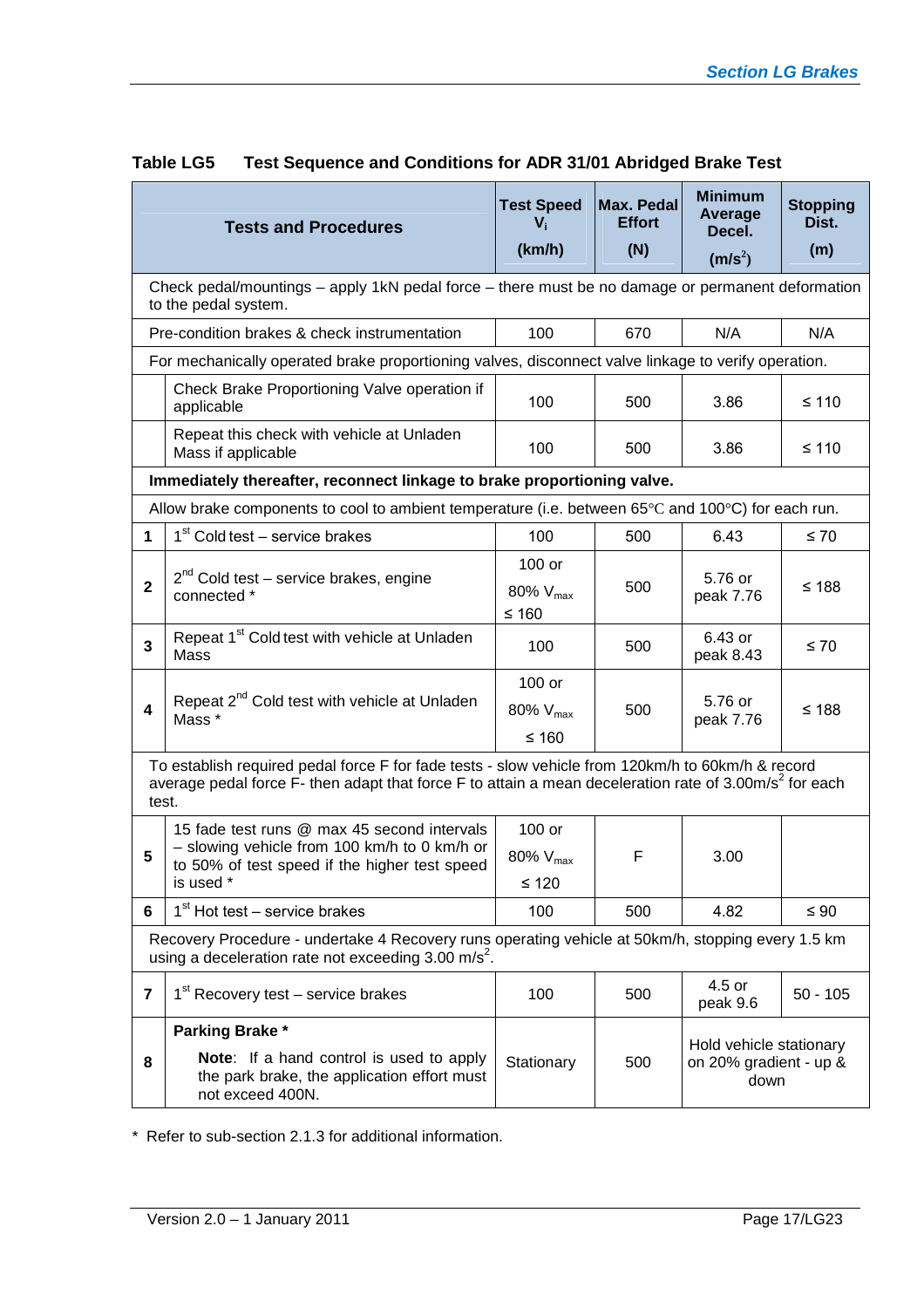# **CHECKLIST LG1**

# **BRAKE SYSTEM CONVERSION (DESIGN)**

### **CODE LG1**

(N/A=Not Applicable, Y=Yes, N=No)

| N |
|---|
|   |
|   |
| N |
|   |
| N |
|   |
| N |
|   |
| N |
|   |
| N |
|   |

**Note**: If the answer to any question is **N (No),** the design cannot be certified under Code LG1.

[Continued Overleaf]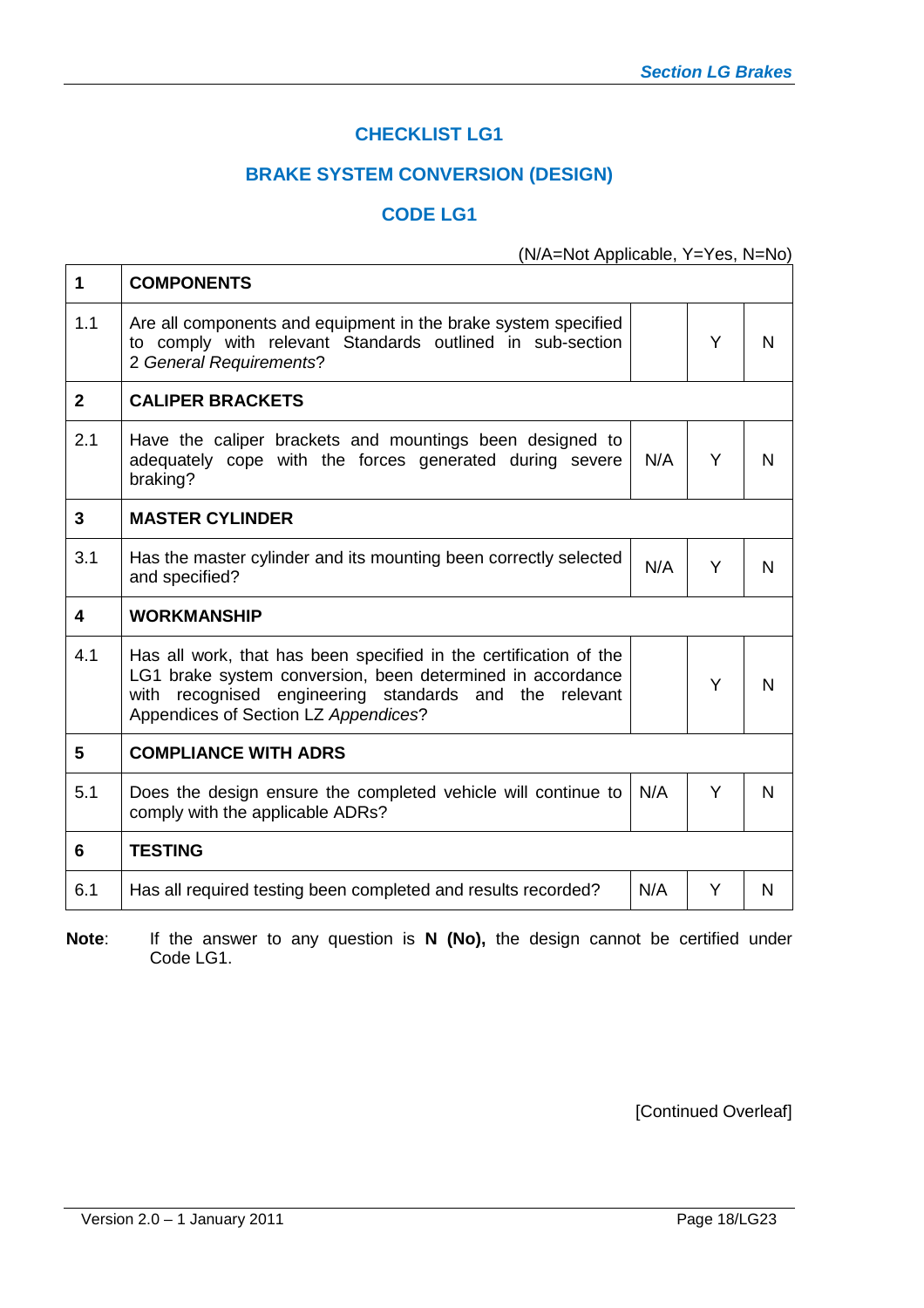| <b>CERTIFICATION DETAILS</b>                         |  |  |  |  |  |              |  |  |  |  |                                      |             |  |  |  |  |
|------------------------------------------------------|--|--|--|--|--|--------------|--|--|--|--|--------------------------------------|-------------|--|--|--|--|
| <b>Make</b>                                          |  |  |  |  |  | <b>Model</b> |  |  |  |  | <b>Year of</b><br><b>Manufacture</b> |             |  |  |  |  |
| <b>VIN</b>                                           |  |  |  |  |  |              |  |  |  |  |                                      |             |  |  |  |  |
| <b>Chassis Number</b><br>(If applicable)             |  |  |  |  |  |              |  |  |  |  |                                      |             |  |  |  |  |
| <b>Brief Description of</b><br><b>Modification/s</b> |  |  |  |  |  |              |  |  |  |  |                                      |             |  |  |  |  |
| <b>Vehicle Modified By</b>                           |  |  |  |  |  |              |  |  |  |  |                                      |             |  |  |  |  |
| <b>Certificate Number</b><br>(If applicable)         |  |  |  |  |  |              |  |  |  |  |                                      |             |  |  |  |  |
| <b>Vehicle Certified By (Print)</b>                  |  |  |  |  |  |              |  |  |  |  |                                      |             |  |  |  |  |
| <b>Signatory's Employer</b><br>(If applicable)       |  |  |  |  |  |              |  |  |  |  |                                      |             |  |  |  |  |
| <b>Signatory's Signature</b>                         |  |  |  |  |  |              |  |  |  |  |                                      | <b>Date</b> |  |  |  |  |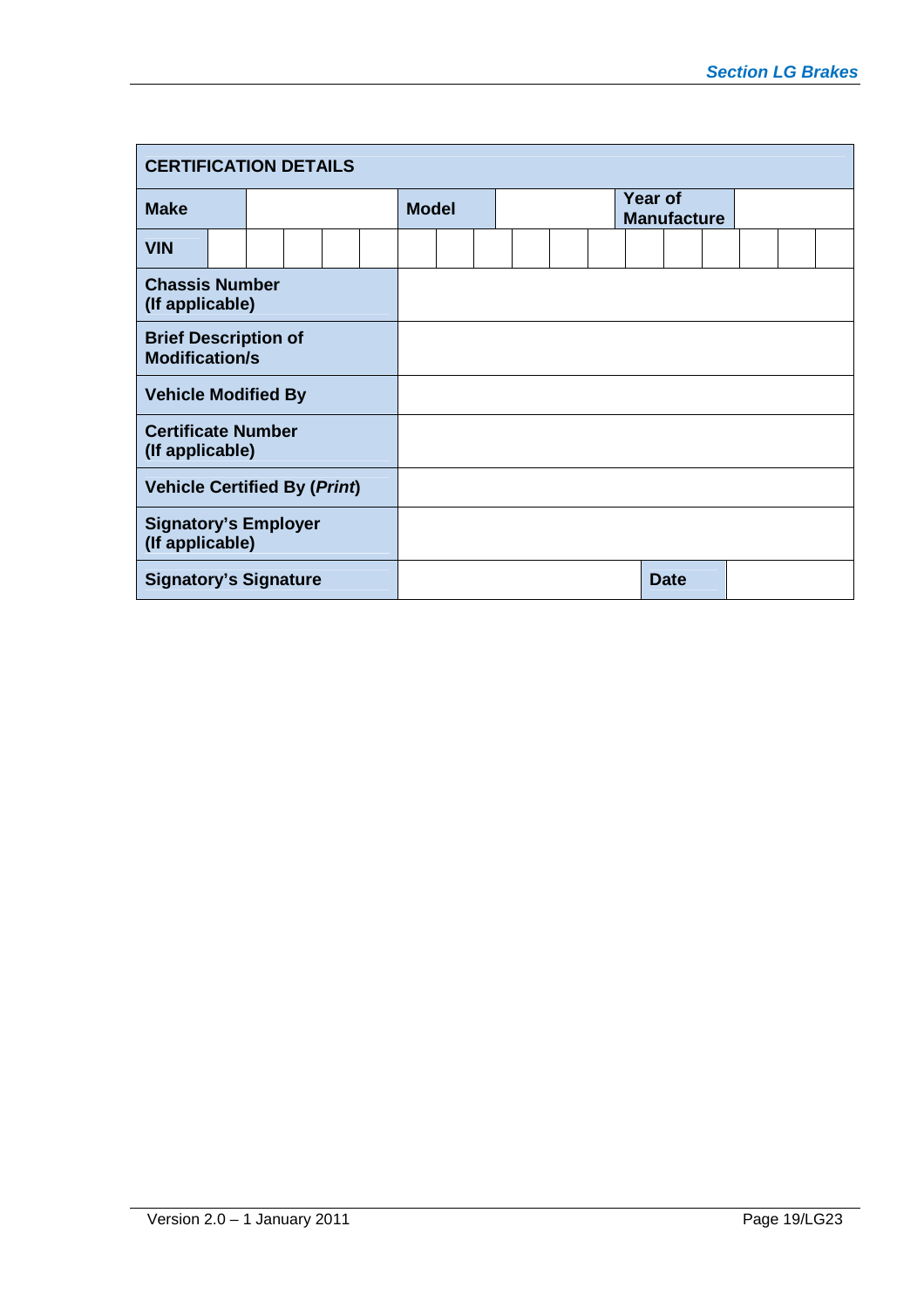# **BRAKE SYSTEM CONVERSION**

## **CODE LG2**

#### **SCOPE**

This code covers the installation of brake assembly substitutions, the fitting of balance or pressure limiting devices and for transferring brake pedals from one side of a vehicle to the other.

#### **Code LG2 does not apply to ADR category L-group vehicles and motor cycles.**

#### **MODIFICATIONS COVERED BY CODE LG2**

The following is a summary of the modifications that are covered by Code LG2:

- Fitting substitute disc brake or drum brake assemblies;
- Fitting substitute brake master cylinders;
- Fitting substitute or additional brake boosters;
- Fitting brake balance or pressure limiting devices: and
- Transferring the position of the brake pedal for left hand or right hand drive.

#### **MODIFICATIONS NOT COVERED BY CODE LG2**

The following modifications are not covered by Code LG2:

 Design of suspension modifications including substitute suspension uprights, struts and axles (this is covered by Codes LS3 and LS5).

#### **COMPLIANCE WITH APPLICABLE VEHICLE STANDARDS**

Modified vehicles must continue to comply with the ADRs to which they were originally constructed, except as allowed for in the AVSR. These modified vehicles must also comply with the applicable in-service requirements of the AVSR.

Modified pre-ADR vehicles must continue to comply with the AVSR.

*Compliance with the AVSR* also means compliance with the equivalent regulations of a State or Territory of Australia.

Outlined below in Table LG6 are areas of the vehicle that may be affected by the modifications and that may require re-certification, testing and/or data to show compliance for the modified vehicle. This is not an exhaustive list and other modifications may also affect ADR compliance.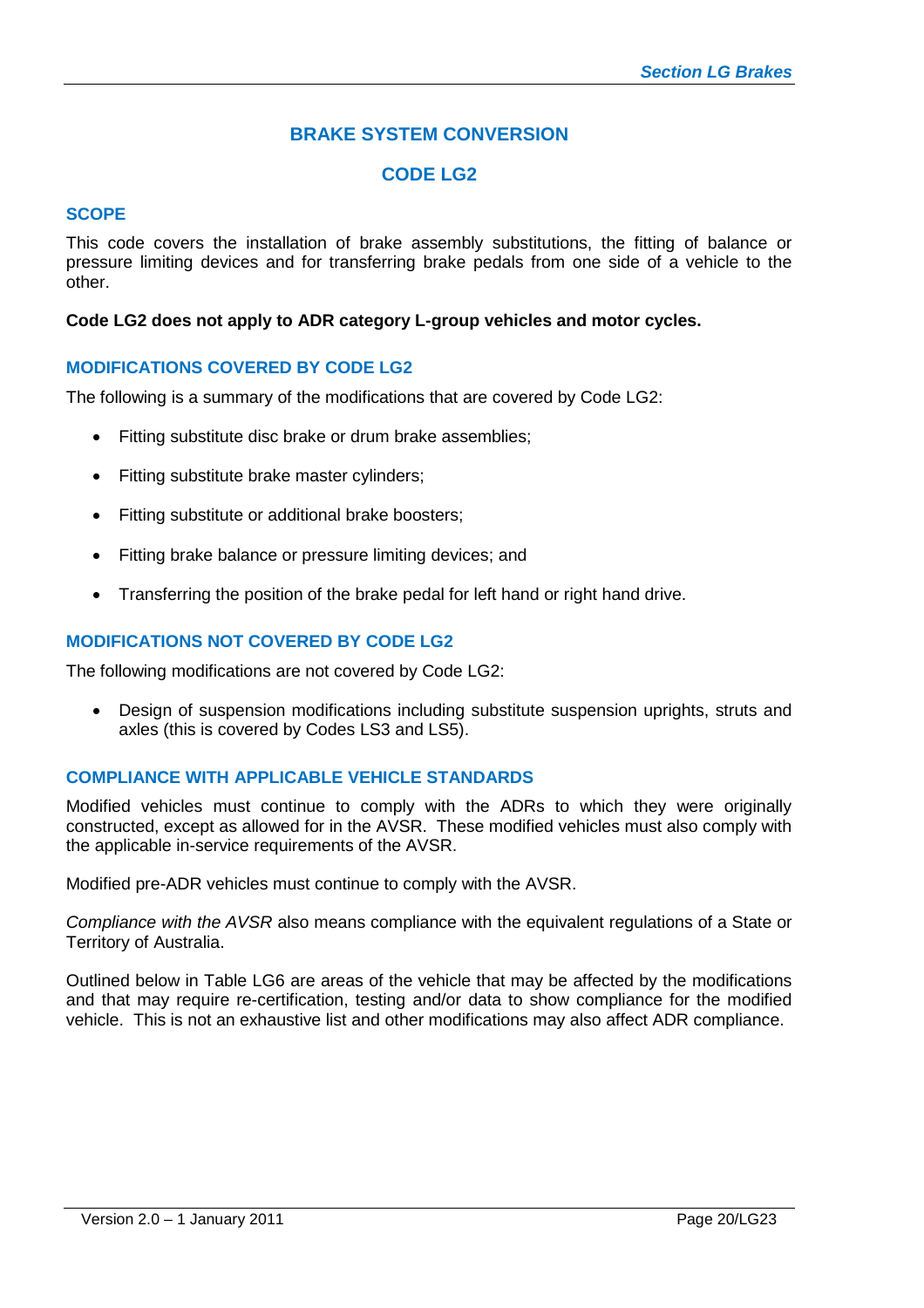| Table LG6: |                                 |  |  |  | Summary of items that if modified, may detrimentally affect |  |
|------------|---------------------------------|--|--|--|-------------------------------------------------------------|--|
|            | compliance with applicable ADRs |  |  |  |                                                             |  |

| <b>DETAIL</b>                  | <b>REQUIREMENTS</b>   |
|--------------------------------|-----------------------|
| <b>Brake Hoses</b>             | ADR 7, 42/            |
| <b>Brake Lights</b>            | ADR 13/, 60/          |
| <b>Hydraulic Brake Systems</b> | ADR 31, 31/, 35x, 35/ |
| <b>Brake Performance</b>       | Regulations           |

To determine the ADRs that apply to the vehicle in question, refer to the applicability tables in Section LO. Vehicles manufactured on or after 1 January 1969 and prior to 1 July 1988 need to comply with the Second Edition ADRs whilst vehicles manufactured after this date need to comply with the Third Edition ADRs. Section LO has separate applicability tables for each edition.

The ADRs apply according to the vehicle's category and date of manufacture. It is the responsibility of the signatory to refer to the appropriate ADR applicable to the vehicle

Alternatively, ADR applicability tables for individual vehicle categories may be referenced on the Department of Infrastructure and Transport RVCS website at the following address and under the section titled ADR *Applicability Tables*:

#### **http://rvcs.dotars.gov.au/**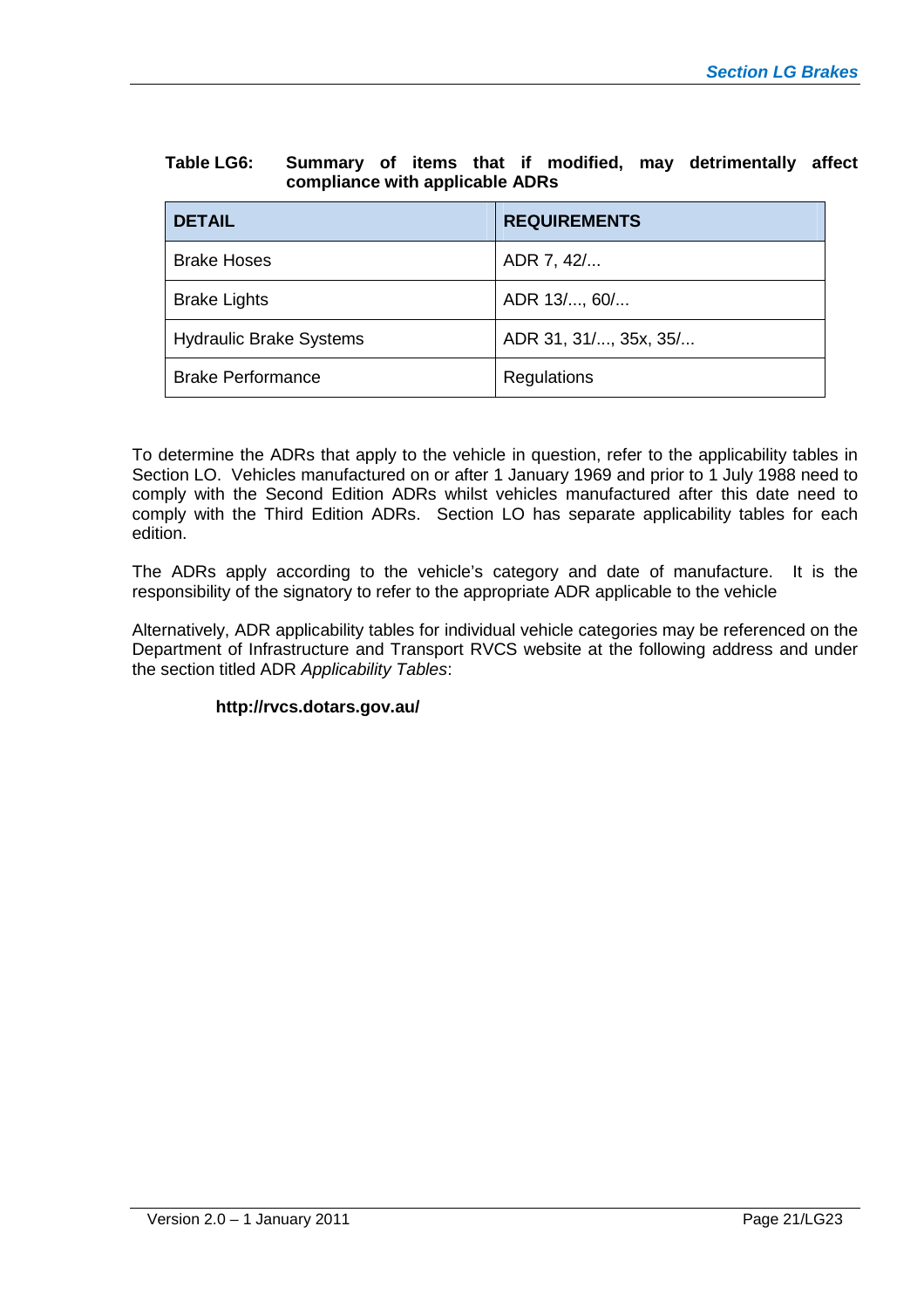# **CHECKLIST LG2**

# **BRAKE SYSTEM CONVERSION**

# **CODE LG2**

(N/A=Not Applicable, Y=Yes, N=No)

| 1.  | <b>DESIGN</b>                                                                                                                                                     |     |   |   |
|-----|-------------------------------------------------------------------------------------------------------------------------------------------------------------------|-----|---|---|
| 1.1 | Has the vehicle been modified in accordance with the plans and<br>specifications issued under:                                                                    | N/A | Y | N |
|     |                                                                                                                                                                   |     |   |   |
| 2.  | <b>WORKMANSHIP</b>                                                                                                                                                |     |   |   |
| 2.1 | Is all work, including welding, of satisfactory quality and has all<br>work been performed in accordance with recognised engineering<br>standards?                |     | Y | N |
| 3.  | <b>FASTENERS AND WELDING</b>                                                                                                                                      |     |   |   |
| 3.1 | Do all fasteners comply with the applicable requirements of<br>Section LZ Appendices - Appendix A Fasteners?                                                      | N/A | Y | N |
| 3.2 | Does the quality of welding comply with the applicable<br>requirements of Section LZ Appendices, Appendix C Heating and<br><b>Welding of Steering Components?</b> | N/A | Y | N |
| 4   | <b>INSPECTION and TESTING</b>                                                                                                                                     |     |   |   |
| 4.1 | Has an inspection been carried out on the installation and all<br>modified components and found to be satisfactory?                                               |     | Y | N |
| 4.2 | Has the vehicle been road tested and the braking system found to<br>operate satisfactorily?                                                                       |     | Y | N |

**NOTE**: If the answer to any question is **N (No),** the modification cannot be certified under Code LG2.

[Continued overleaf]